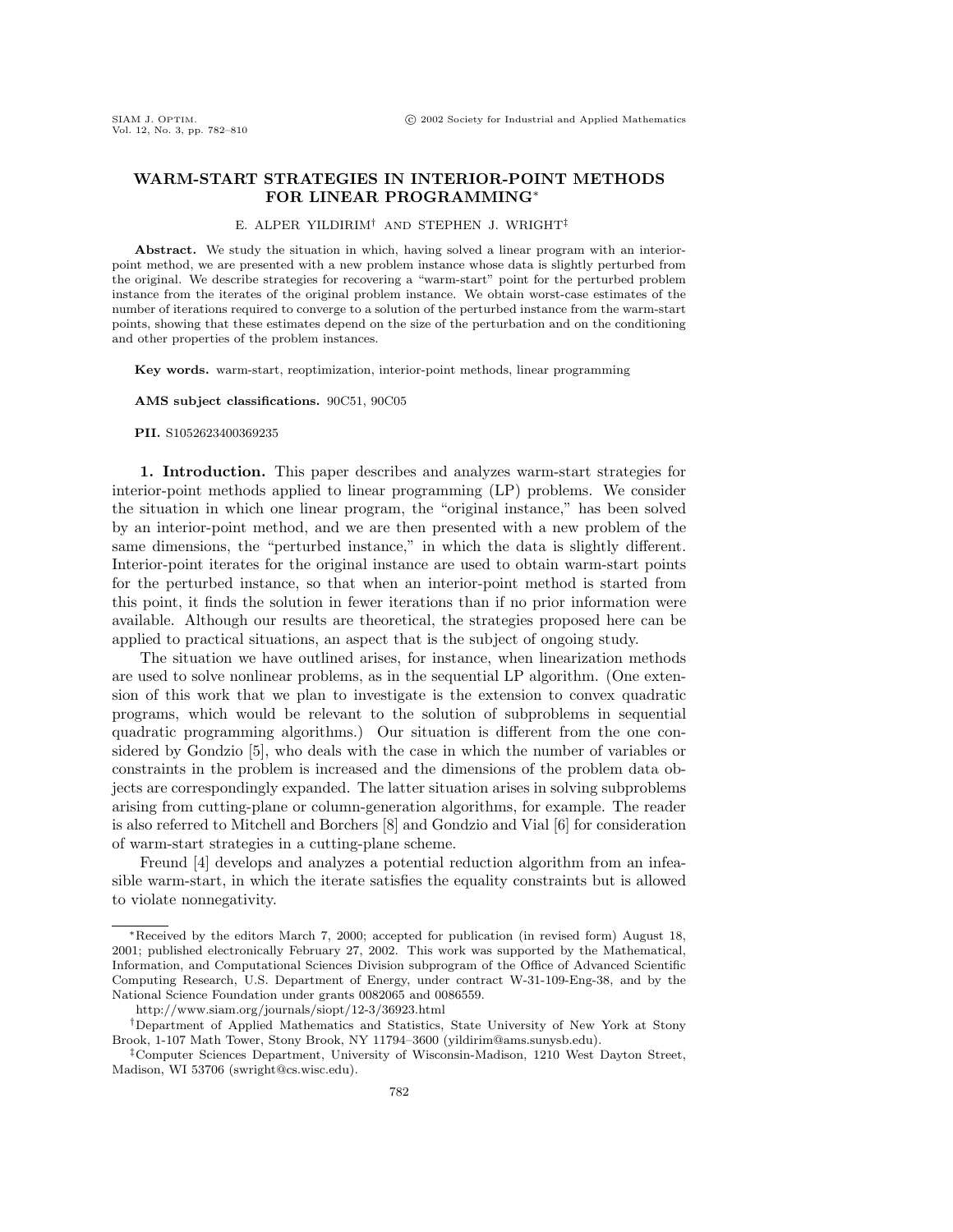For our analysis, we use the tools developed by Nunez and Freund [10], which in turn are based on the work of Renegar [11, 12, 13, 14] on the conditioning of linear programs and the complexity of algorithms for solving them. We also use standard complexity analysis techniques from the interior-point literature for estimating the number of iterations required to solve a linear program to given accuracy.

We start in section 2 with an outline of notation and a restatement and slight generalization of the main result from Nunez and Freund [10]. Section 3 outlines the warm-start strategies that we analyze in the paper and describes how they can be used to obtain reduced complexity estimates for interior-point methods. In section 4 we consider a warm-start technique in which a least-squares change is applied to a feasible interior-point iterate for the original instance to make it satisfy the constraints for the perturbed instance. We analyze this technique for central path neighborhoods based on both the Euclidean norm and the  $\infty$  norm, deriving in each case a worstcase estimate for the number of iterations required by an interior-point method to converge to an approximate solution of the perturbed instance. In section 5 we study the technique of applying one iteration of Newton's method to a system of equations that is used to recover a strictly feasible point for the perturbed instance from a feasible iterate for the original instance. Section 6 discusses the relationship between the two warm-start strategies and the weighted versions of least-squares corrections. A small example is used to illustrate the behavior of different correction strategies. Finally, we conclude the paper with some discussions in section 7.

**2. Preliminaries: Conditioning of LPs, central path neighborhoods, bounds on feasible points.** We consider the LP in the following standard form:

(P) 
$$
\min_{x} c^{T} x \text{ subject to (s.t.) } Ax = b, x \ge 0,
$$

where  $A \in R^{m \times n}$ ,  $b \in R^m$ , and  $c \in R^n$  are given and  $x \in R^n$ . The associated dual LP is given by the following:

(D) 
$$
\max_{y,s} b^T y \quad \text{s.t. } A^T y + s = c, \ s \ge 0,
$$

where  $y \in R^m$  and  $s \in R^n$ . We borrow the notation of Nunez and Freund [10], denoting by d the data triplet  $(A, b, c)$  that defines the problems  $(P)$  and  $(D)$ . We define the norm of d (differently from Nunez and Freund) as the maximum of the Euclidean norms of the three data components:

(2.1) 
$$
||d|| \stackrel{\text{def}}{=} \max(||A||_2, ||b||_2, ||c||_2).
$$

We use the norm notation  $\|\cdot\|$  on a vector or matrix to denote the Euclidean norm and the operator norm it induces, respectively, unless explicitly indicated otherwise.

We use  $\mathcal F$  to denote the space of strictly feasible data instances, that is,

$$
\mathcal{F} = \{ (A, b, c) : \exists x, y, s \text{ with } (x, s) > 0 \text{ such that } Ax = b, A^T y + s = c \}.
$$

The complement of  $\mathcal{F}$ , denoted by  $\mathcal{F}^C$ , consists of data instances d for which either  $(P)$  or  $(D)$  does not have any strictly feasible solutions. The (shared) boundary of  $\mathcal F$ and  $\mathcal{F}^C$  is given by

$$
\mathcal{B} = \mathrm{cl}(\mathcal{F}) \cap \mathrm{cl}(\mathcal{F}^C),
$$

where  $cl(\cdot)$  denotes the closure of a set. Since  $(0,0,0) \in \mathcal{B}$ , we have that  $\mathcal{B} \neq \emptyset$ . The data instances  $d \in \mathcal{B}$  will be called *ill-posed data instances*, since arbitrarily small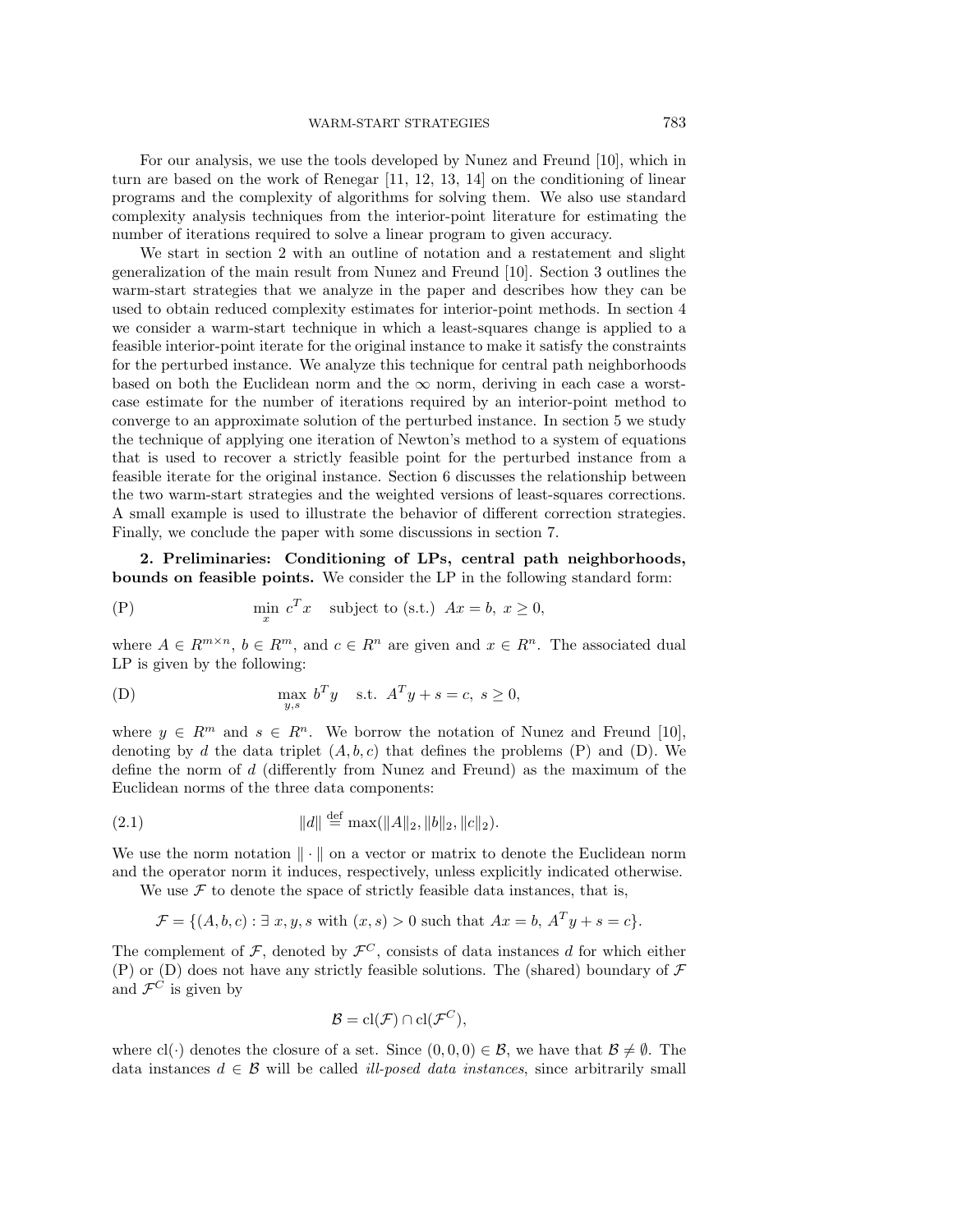perturbations in the data d can result in data instances in either  $\mathcal F$  or  $\mathcal F^C$ . The distance to ill-posedness is defined as

(2.2) 
$$
\rho(d) = \inf \{ \| \Delta d \| : d + \Delta d \in \mathcal{B} \},
$$

where we use the norm (2.1) to define  $\|\Delta d\|$ . The condition number of a feasible problem instance d is defined as

(2.3) 
$$
\mathcal{C}(d) \stackrel{\text{def}}{=} \frac{\|d\|}{\rho(d)} \quad \text{(with } \mathcal{C}(d) \stackrel{\text{def}}{=} \infty \text{ when } \rho(d) = 0\text{)}.
$$

Since the perturbation  $\Delta d = -d$  certainly has  $d + \Delta d = 0 \in \mathcal{B}$ , we have that  $\rho(d) \leq$ ||d|| and therefore  $\mathcal{C}(d) \geq 1$ . Note, too, that  $\mathcal{C}(d)$  is invariant under a nonnegative multiplicative scaling of the data d; that is,  $\mathcal{C}(\beta d) = \mathcal{C}(d)$  for all  $\beta > 0$ .

Robinson [15] and Ashmanov [1] showed that a data instance  $d \in \mathcal{F}$  satisfies  $\rho(d) > 0$  (that is, d lies in the interior of F) if and only if A has full row rank. For such d, another useful bound on  $\rho(d)$  is provided by the minimum singular value of A. If we write the singular value decomposition of A as

$$
A = USV^T = \sum_{i=1}^{m} \sigma_i(A)u_i v_i^T,
$$

where U and V are orthogonal and  $S = diag(\sigma_1(A), \sigma_2(A), \ldots, \sigma_m(A))$ , with  $\sigma_1(A) \geq$  $\sigma_2 \geq \cdots \geq \sigma_m(A) > 0$  denoting the singular values of A, then the perturbation

$$
\Delta A = -\sigma_m(A)u_m v_m^T
$$

is such that  $A + \Delta A$  is singular, and moreover  $\|\Delta A\| = \sigma_m(A)$  due to the fact that the Euclidean norm of a rank-one matrix satisfies the property

(2.4) 
$$
\|\beta u v^T\|_2 = |\beta| \|u\|_2 \|v\|_2.
$$

We conclude that

$$
(2.5) \t\t \rho(d) \le \sigma_m(A).
$$

It is well known that for such  $d \in \text{int}(\mathcal{F})$  the system given by

$$
(2.6a) \t\t Ax = b,
$$

$$
(2.6b) \t\t ATy + s = c,
$$

$$
(2.6c) \t\t XSe = \mu e,
$$

$$
(2.6d)\qquad \qquad (x,s)>0
$$

has a unique solution for every  $\mu > 0$ , where e denotes the vector of ones in the appropriate dimension, and  $X$  and  $S$  are the diagonal matrices formed from the components of x and s, respectively. We denote the solutions of (2.6) by  $(x(\mu), y(\mu), s(\mu))$ and use P to denote the *central path* traced out by these solutions for  $\mu > 0$ , that is,

(2.7) 
$$
\mathcal{P} \stackrel{\text{def}}{=} \{ (x(\mu), y(\mu), s(\mu)) : \mu > 0 \}.
$$

Throughout this paper, we assume that the original data instance d lies in  $\mathcal F$ and that  $\rho(d) > 0$ . In sections 4 and 5, we assume further that the original data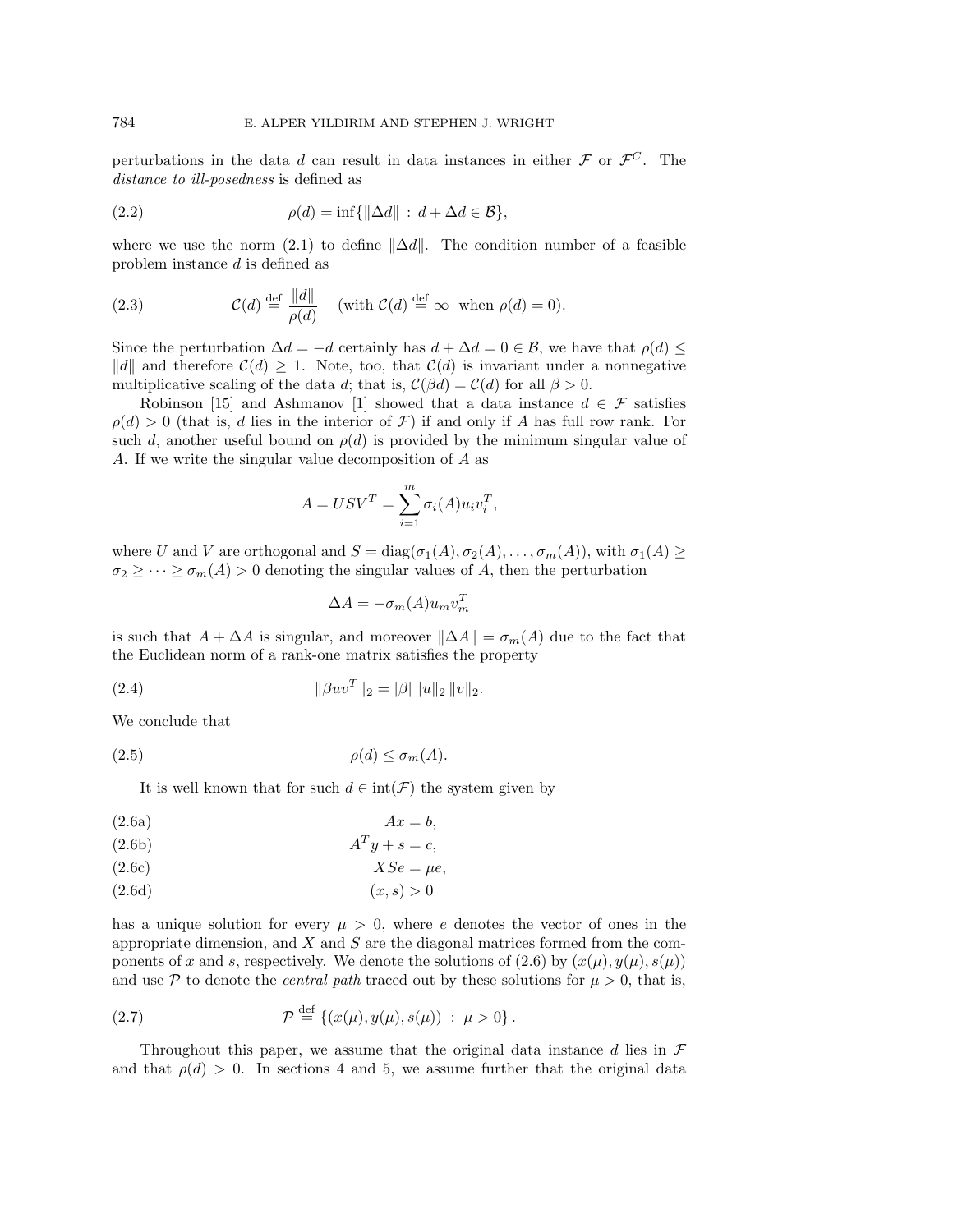instance d has been solved by a feasible path-following interior-point method. Such a method generates a sequence of iterates  $(x^k, y^k, s^k)$  that satisfy the relations (2.6a), (2.6b), and (2.6d) and for which the pairwise products  $x_i^k s_i^k$ ,  $i = 1, 2, ..., n$ , are not too different from one another, in the sense of remaining within some well-defined "neighborhood" of the central path. The duality measure  $(x^k)^T s^k$  is driven toward zero as  $k \to \infty$ , and search directions are obtained by applying a modified Newton's method to the nonlinear system formed by (2.6a), (2.6b), and (2.6c).

We now give some notation for feasible sets and central path neighborhoods associated with the particular problem instance  $d = (A, b, c)$ . Let S and  $S^0$  denote the set of feasible and strictly feasible primal-dual points, respectively; that is,

$$
S = \{(x, y, s) : Ax = b, A^T y + s = c, (x, s) \ge 0\},\
$$
  

$$
S^0 = \{(x, y, s) \in S : (x, s) > 0\}.
$$

(Note that  $d \in \mathcal{F}$  if and only if  $\mathcal{S}^0 \neq \emptyset$ .) We refer to the central path neighborhoods most commonly used in interior-point methods as the *narrow* and *wide* neighborhoods. The narrow neighborhood denoted by  $\mathcal{N}_2(\theta)$  is defined as

(2.8) 
$$
\mathcal{N}_2(\theta) = \{(x, y, s) \in \mathcal{S}^0 : ||XSe - (x^T s/n)e||_2 \leq \theta(x^T s/n)\}
$$

for  $\theta \in [0, 1)$ . The wide neighborhood, which is denoted by  $\mathcal{N}_{-\infty}(\gamma)$ , is given by

(2.9) 
$$
\mathcal{N}_{-\infty}(\gamma) = \{ (x, y, s) \in \mathcal{S}^0 : x_i s_i \geq \gamma (x^T s/n) \ \forall \ i = 1, 2, ..., n \},
$$

where  $u_i$  denotes the *i*th component of the vector u, and the parameter  $\gamma$  lies in (0, 1].

We typically use a bar to denote the corresponding quantities for the perturbed problem instance  $d + \Delta d$ . That is, we have

$$
\bar{\mathcal{S}} = \{ (x, y, s) : (A + \Delta A)x = (b + \Delta b), (A + \Delta A)^T y + s = (c + \Delta c), (x, s) \ge 0 \},
$$
  

$$
\bar{\mathcal{S}}^o = \{ (x, y, s) \in \bar{\mathcal{S}} : (x, s) > 0 \},
$$

whereas

$$
(2.10a) \qquad \bar{\mathcal{N}}_2(\theta) = \{ (x, y, s) \in \bar{\mathcal{S}}^o : ||XSe - (x^T s/n)e||_2 \le \theta(x^T s/n) \},
$$
  

$$
(2.10b) \qquad \bar{\mathcal{N}}_{-\infty}(\gamma) = \{ (x, y, s) \in \bar{\mathcal{S}}^o : x_i s_i \ge \gamma(x^T s/n) \ \forall \ i = 1, 2, ..., n \}.
$$

We associate a value of  $\mu$  with each iterate  $(x, y, s) \in \mathcal{S}$  (or  $\overline{\mathcal{S}}$ ) by setting

$$
\mu = x^T s / n.
$$

We call this  $\mu$  the *duality measure* of the point  $(x, y, s)$ . When  $(x, y, s)$  is feasible, it is easy to show that the duality gap  $c^T x - b^T y$  is equal to  $n\mu$ .

Finally, we state a modified version of Theorem 3.1 from Nunez and Freund [10], which uses our definition (2.1) of the norm of the data instance and takes note of the fact that the proof in [10] continues to hold when we consider strictly feasible points that do not lie exactly on the central path P.

THEOREM 2.1. If  $d = (A, b, c) \in \mathcal{F}$  and  $\rho(d) > 0$ , then for any point  $(x, y, s)$ satisfying the conditions

(2.12) 
$$
Ax = b, \quad A^T y + s = c, \quad (x, s) > 0,
$$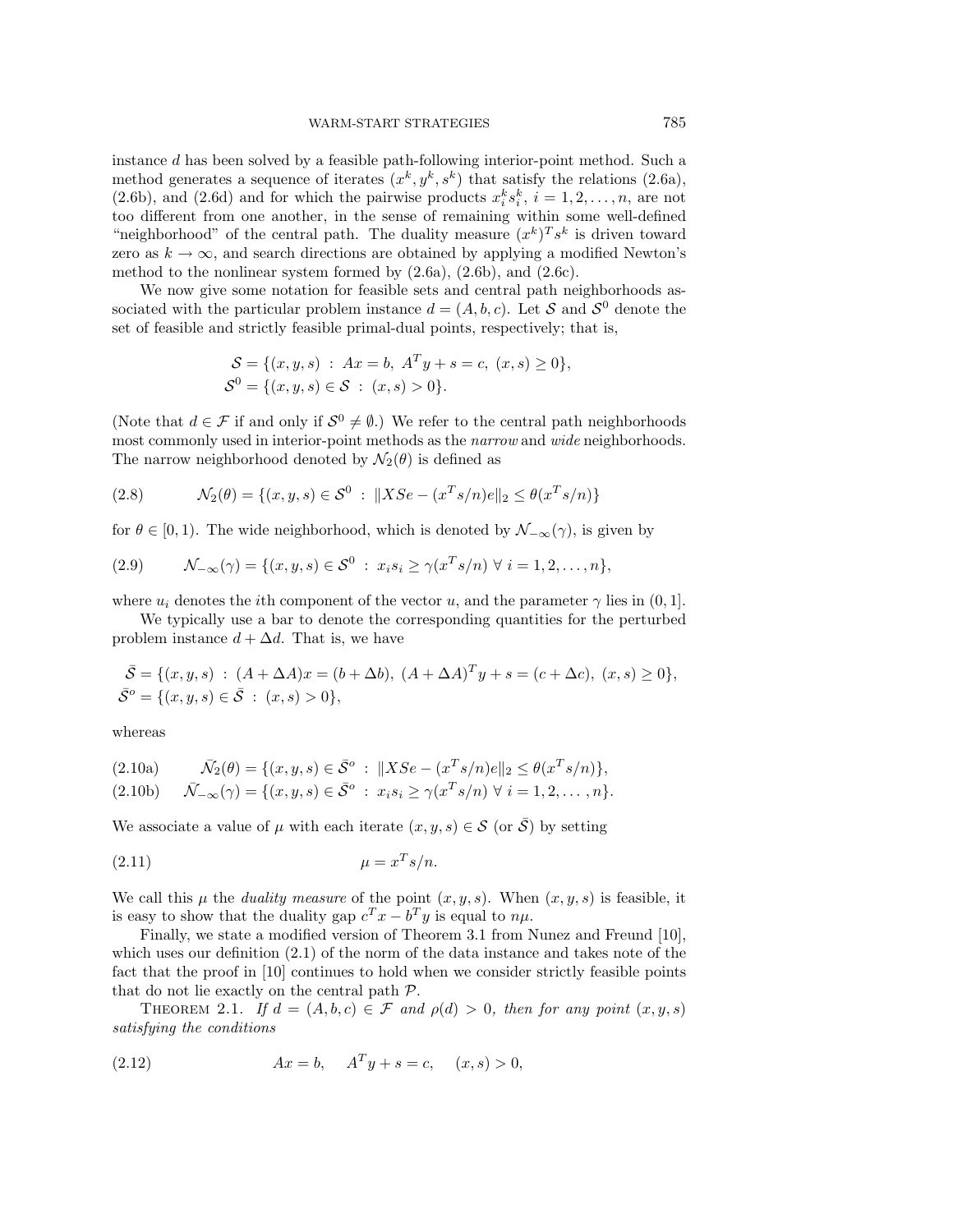the following bounds are satisfied:

$$
(2.13a) \t\t\t ||x|| \leq \mathcal{C}(d)(\mathcal{C}(d) + \mu n/||d||),
$$

$$
(2.13b) \t\t\t ||y|| \leq \mathcal{C}(d)(\mathcal{C}(d) + \mu n/||d||),
$$

(2.13c) 
$$
||s|| \le 2||d||C(d)(C(d) + \mu n/||d||),
$$

where we have defined  $\mu$  as in (2.11).

The proof exactly follows the logic of the proof in [10, Theorem 3.1], but differs in many details because of our use of Euclidean norms on the matrices and vectors. For instance, where the original proof defines a perturbation  $\Delta A = -be^{T}/||x||_1$ , to obtain an infeasible data instance, we instead use  $\Delta A = -bx^T / ||x||_2^2$ . We also use the observation (2.4) repeatedly.

**3. Warm starts and reduced complexity.** Before describing specific strategies for warm starts, we preview the nature of our later results and show how they can be used to obtain improved estimates of the complexity of interior-point methods that use these warm starts.

We start by recalling some elements of the complexity analysis of interior-point methods. These methods typically produce iterates  $(x^k, y^k, s^k)$  that lie within a neighborhood such as (2.8) or (2.9) and for which the duality measure  $\mu_k$  (defined as in (2.11) by  $\mu_k = (x^k)^T s^k/n$  decreases monotonically with k, according to a bound of the following form:

$$
\mu_{k+1} \leq \left(1 - \frac{\delta}{n^{\tau}}\right)\mu_k,
$$

where  $\delta$  and  $\tau$  are positive constants that depend on the algorithm. Typically,  $\tau$  is 0.5, 1, or 2, while  $\delta$  depends on the parameters  $\theta$  or  $\gamma$  that define the neighborhood (see (2.8) and (2.9)) and on various other algorithmic parameters. Given a starting point  $(x^0, y^0, s^0)$  with duality measure  $\mu_0$ , the number of iterations required to satisfy the stopping criterion

$$
\mu \le \epsilon \|d\|
$$

(for some small positive  $\epsilon$ ) is bounded by

(3.3) 
$$
\frac{\log(\epsilon \|d\|) - \log \mu_0}{\log (1 - \delta/n^{\tau})} = \mathcal{O}\left(n^{\tau} \log \frac{\mu_0}{\|d\|\epsilon}\right).
$$

It follows from this bound that, provided we have

$$
\frac{\mu_0}{\|d\|} = \mathcal{O}(1/\epsilon^{\eta})
$$

for some fixed  $\eta > 0$ —which can be guaranteed for small  $\epsilon$  when we apply a cold-start procedure—the number of iterations required to achieve (3.2) is

O(n<sup>τ</sup> (3.4) | log |).

Our warm-start strategies aim to find a starting point for the perturbed instance that lies inside one of the neighborhoods (2.10) and for which the initial duality measure  $\bar{\mu}_0$  is not too large. By applying (3.3) to the perturbed instance, we see that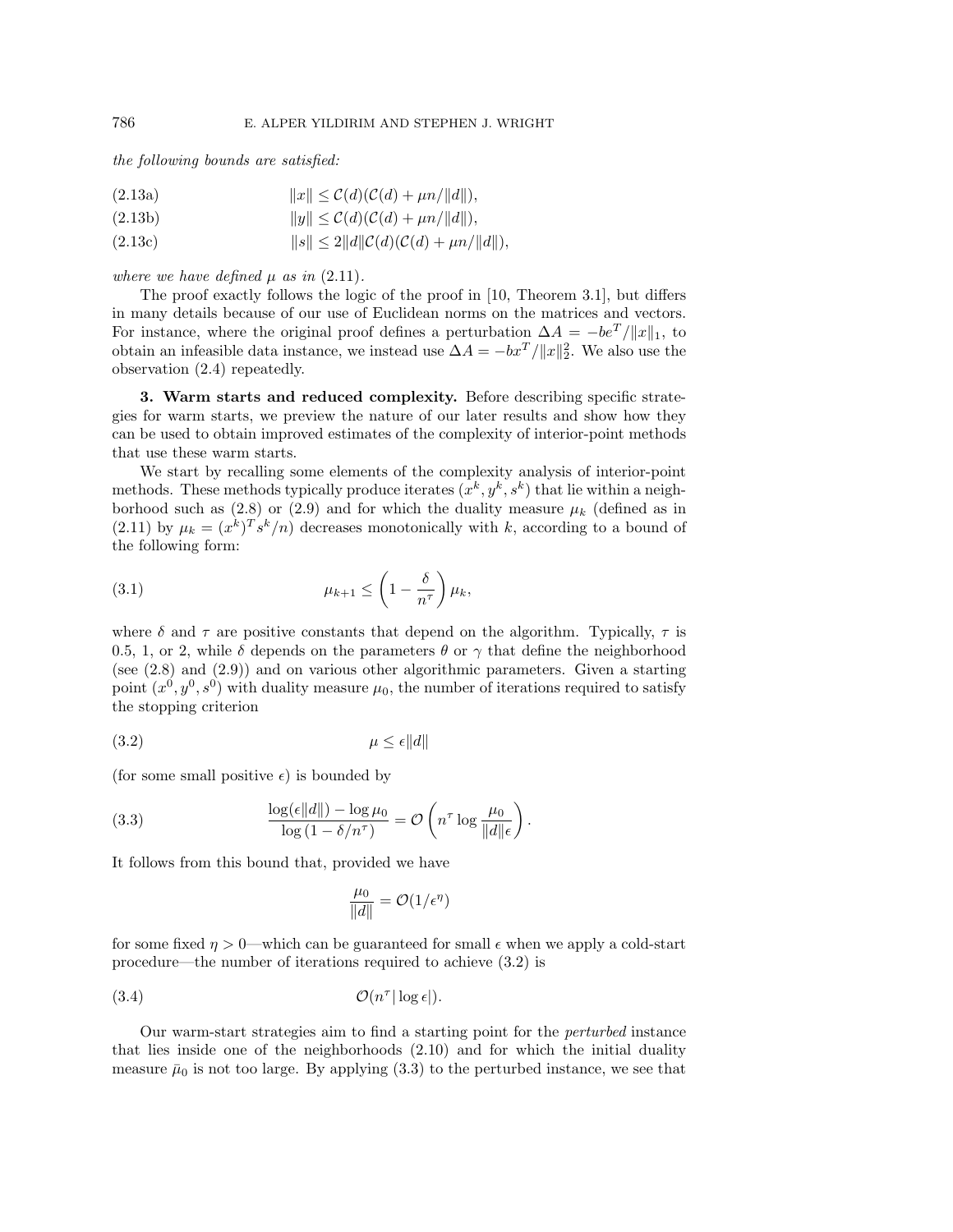if  $\bar{\mu}_0/||d+\Delta d||$  is less than 1, then the formal complexity of the method will be better than the general estimate (3.4).

Both warm-start strategies that we describe in subsequent sections proceed by taking a point  $(x, y, s)$  from a neighborhood such as  $(2.8)$ ,  $(2.9)$  for the original instance and calculating an adjustment  $(\Delta x, \Delta y, \Delta s)$  based on the perturbation  $\Delta d$  to obtain a starting point for the perturbed instance. The strategies are simple; their computational cost is no greater than the cost of one interior-point iteration. They do not succeed in producing a valid starting point unless the point  $(x, y, s)$  from the original problem has a large enough value of  $\mu = x^T s/n$ . That is, we must retreat to a prior iterate for the original instance until the adjustment  $(\Delta x, \Delta y, \Delta s)$ , when added to this iterate, does not cause some components of  $x$  or  $s$  to become negative. (Indeed, we require a stronger condition to hold: that the adjusted point  $(x + \Delta x, y + \Delta y, s + \Delta s)$  belong to a neighborhood such as those of (2.10).) Since larger perturbations  $\Delta d$  generally lead to larger adjustments  $(\Delta x, \Delta y, \Delta s)$ , the prior iterate to which we must retreat is further back in the iteration sequence when  $\Delta d$  is larger. Most of the results in the following sections quantify this observation. They give a lower bound on  $\mu/||d||$ —expressed in terms of the size of the components of  $\Delta d$ , the conditioning  $\mathcal{C}(d)$  of the original problem, and other quantities—such that the warm-start strategy, applied from a point  $(x, y, s)$  satisfying  $\mu = x^T s/n$  and a neighborhood condition, yields a valid starting point for the perturbed problem.

Our strategy contrasts with that of Gondzio, who uses the solution of the original problem as a starting point in the computation of a central path point for the new problem, which has additional columns in the matrix A. Our strategies instead rely on a single correction to an interior-point iterate for the original problem to obtain a loosely centered starting point for the modified problem. We focus just on correcting the infeasibility of the linear equality conditions in (P) and (D), relying on the loose centrality of the original iterate to provide us with sufficient centrality of the adjusted starting point.

These results can be applied in a practical way when an interior-point approach is used to solve the original instance. Let  $\{(x^k, y^k, s^k), k = 0, \ldots, K\}$  denote the iterates generated while solving the original problem. One can then store a subset of the iterates  $\{(x^{k_i}, y^{k_i}, s^{k_i}), i = 0, 1, \ldots, L\}$  with  $k_0 = 0$ , which is the shortest sequence satisfying the property

(3.5) 
$$
\mu_{k_{i+1}} \geq \nu \mu_{k_i} \quad \forall i = 0, 1, 2, ...
$$

for some  $\nu$  with  $0 < \nu \ll 1$ . Suppose that we denote the lower bound discussed in the preceding paragraph by  $\mu^*/\|d\|$ . Then the best available starting point from the saved subsequence is the one with index  $k_{\ell}$ , where  $\ell$  is the largest index for which

$$
\mu_{k_{\ell}} \geq \mu^*.
$$

Because of  $(3.5)$  and the choice of  $\ell$ , we have in fact that

(3.6) 
$$
\mu^* \le \mu_{k_\ell} \le (1/\nu)\mu^*.
$$

The warm-start point is then

(3.7) 
$$
(\bar{x}^0, \bar{y}^0, \bar{s}^0) = (x^{k_\ell}, y^{k_\ell}, s^{k_\ell}) + (\Delta x, \Delta y, \Delta s),
$$

where  $(\Delta x, \Delta y, \Delta s)$  is the adjustment computed from one of our warm-start strategies. The duality measure corresponding to this point is

$$
\bar{\mu}_0 = (\bar{x}^0)^T \bar{s}^0 / n = \mu_{k_\ell} + (x^{k_\ell})^T \Delta s + (s^{k_\ell})^T \Delta x + \Delta x^T \Delta s.
$$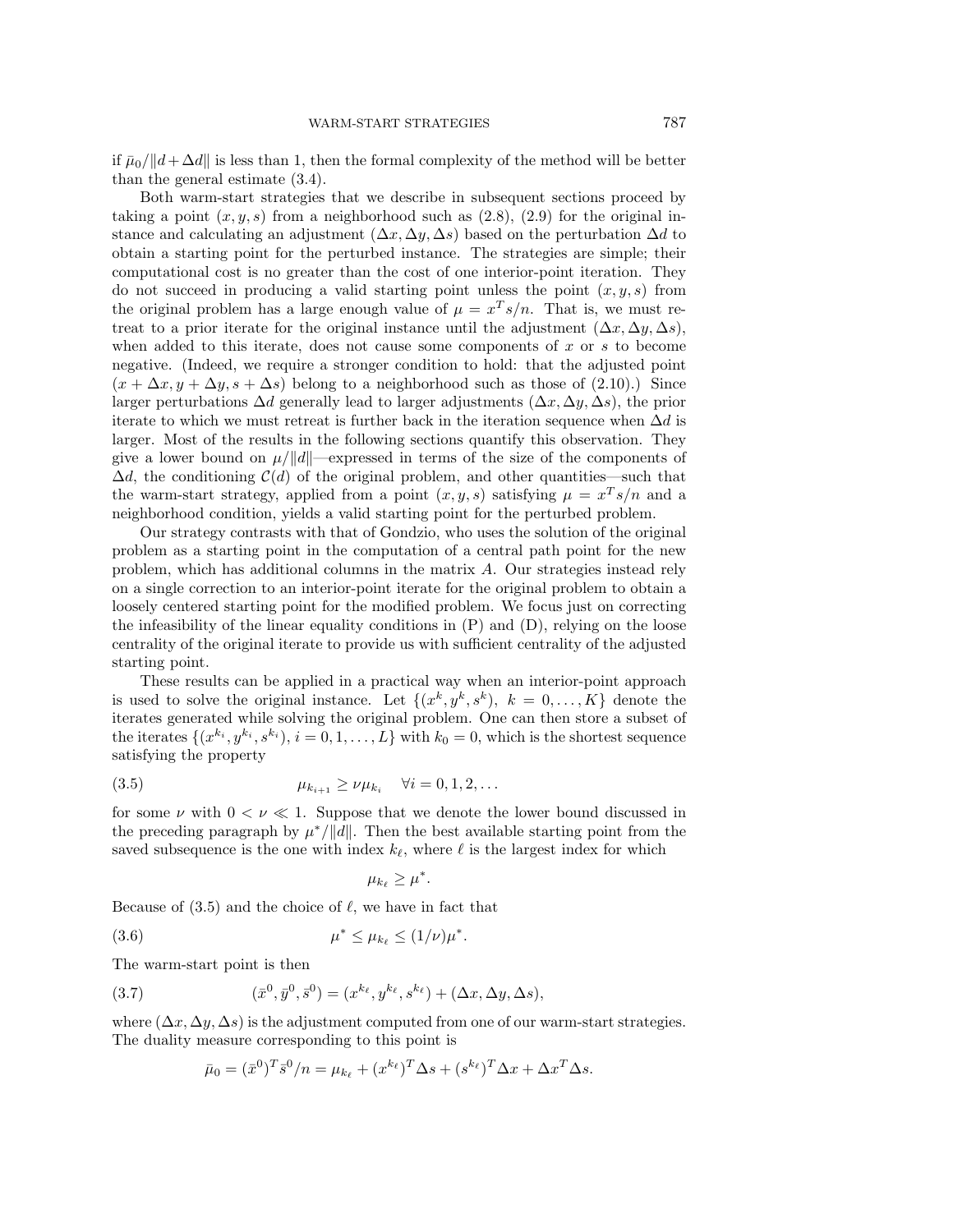By using the bounds on the components of  $(\Delta x, \Delta y, \Delta s)$  that are obtained during the proofs of each major result, in conjunction with the bounds (2.13), we find that  $\bar{\mu}_0$ can be bounded above by some multiple of  $\mu^* + \mu_{k_\ell}$ . Because of (3.6), we can deduce in each case that

$$
(3.8) \t\t \bar{\mu}_0 \leq \kappa \mu^*
$$

for some  $\kappa$  independent of the problem instance d and the perturbation  $\Delta d$ . We conclude, by applying (3.3) to the perturbed instance, that the number of iterations required to satisfy the stopping criterion

$$
\mu \le \epsilon \|d + \Delta d\|,
$$

starting from  $(\bar{x}^0, \bar{y}^0, \bar{s}^0)$ , is bounded by

(3.10) 
$$
\mathcal{O}\left(n^{\tau} \log \frac{\mu^*}{\|d + \Delta d\|\epsilon}\right).
$$

Since our assumptions on  $\|\Delta d\|$  usually ensure that

(3.11) ∆d ≤ 0.5d,

we have that

$$
\frac{1}{\|d+\Delta d\|} \leq \frac{1}{\|d\|-\|\Delta d\|} \leq \frac{2}{\|d\|},
$$

so that (3.10) can be expressed more conveniently as

(3.12) 
$$
\mathcal{O}\left(n^{\tau}\log\frac{\mu^*}{\|d\|\epsilon}\right).
$$

After some of the results in subsequent sections, we will substitute for  $\tau$  and  $\mu^*$  in (3.12), to express the bound on the number of iterations in terms of the conditioning  $\mathcal{C}(d)$  of the original instance and the size of the perturbation  $\Delta d$ .

Our first warm-start strategy, a least-squares correction, is described in section 4. The second strategy, a "Newton step correction,"is based on a recent paper by Yıldırım and Todd [18] and is described in section 5.

**4. Least-squares correction.** For much of this section, we restrict our analysis to the changes in  $b$  and  $c$  only; that is, we assume

(4.1) 
$$
\Delta d = (0, \Delta b, \Delta c).
$$

Perturbations to A will be considered in section 4.3.

Given any primal-dual feasible point  $(x, y, s)$  for the instance d, the least-squares correction for the perturbation (4.1) is the vector  $(\Delta x, \Delta y, \Delta s)$  obtained from the solutions of the following subproblems:

$$
\min \|\Delta x\| \quad \text{s.t.} \quad A(x + \Delta x) = b + \Delta b,
$$
  

$$
\min \|\Delta s\| \quad \text{s.t.} \quad A^T(y + \Delta y) + (s + \Delta s) = c + \Delta c.
$$

Because  $Ax = b$  and  $A<sup>T</sup>y + s = c$ , we can restate these problems as

(4.2a) 
$$
\min \| \Delta x \| \quad \text{s.t. } A\Delta x = \Delta b,
$$

(4.2b)  $\text{min } ||\Delta s|| \quad \text{s.t. } A^T \Delta y + \Delta s = \Delta c,$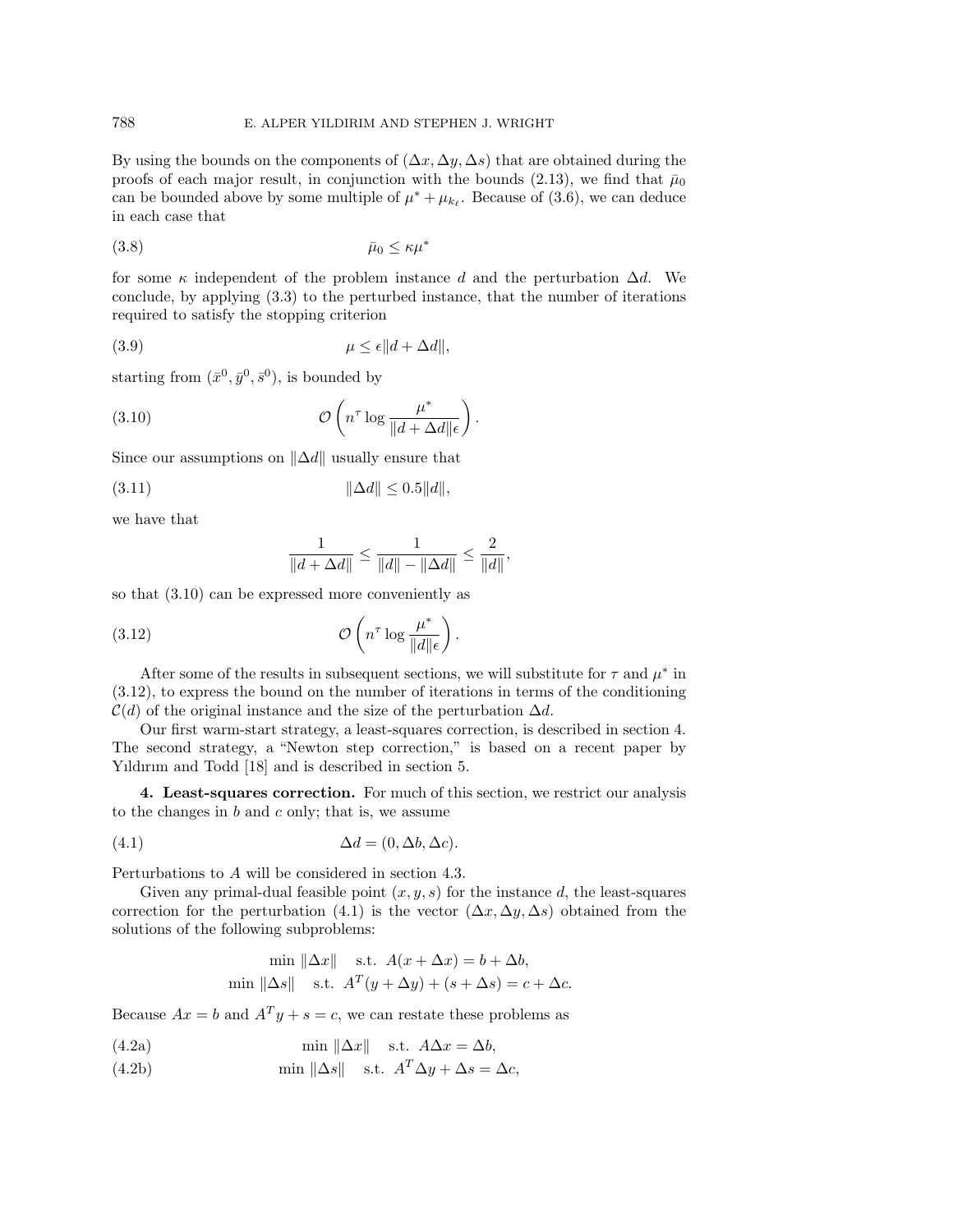#### WARM-START STRATEGIES 789

which are independent of  $(x, y, s)$ . Given the following QR factorization of  $A<sup>T</sup>$ ,

(4.3) 
$$
A^T = \begin{bmatrix} Y & Z \end{bmatrix} \begin{bmatrix} R \\ 0 \end{bmatrix} = YR,
$$

where  $[Y \quad Z]$  is orthogonal and R is upper triangular, we find by simple manipulation of the optimality conditions that the solutions can be written explicitly as

(4.4a) 
$$
\Delta x = Y R^{-T} \Delta b,
$$

(4.4b) 
$$
\Delta y = R^{-1} Y^T \Delta c,
$$

(4.4c) 
$$
\Delta s = (I - YY^T)\Delta c.
$$

Contrary to a usual feasible interior-point step,  $\Delta x$  is in the range space of  $A<sup>T</sup>$ , and  $\Delta s$  is in the null space of A. Consequently,

$$
\Delta x^T \Delta s = 0.
$$

Our strategy is as follows: We calculate the correction (4.4) just once, then choose an iterate  $(x^k, y^k, s^k)$  for the original problem such that  $(x^k + \Delta x, s^k + \Delta s) > 0$ ,  $(x^{k} + \Delta x, y^{k} + \Delta y, s^{k} + \Delta s)$  lies within either  $\bar{\mathcal{N}}_2(\theta)$  or  $\bar{\mathcal{N}}_{-\infty}(\gamma)$ , and k is the largest index for which these properties hold. We hope to be able to satisfy these requirements for some index k for which the parameter  $\mu_k$  is not too large. In this manner, we hope to obtain a starting point for the perturbed problem for which the initial value of  $\mu$  is not large, so that we can solve the problem using a smaller number of interior-point iterations than if we had started without the benefit of the iterates from the original problem.

Some bounds that we use throughout our analysis follow immediately from (4.4):

(4.6) 
$$
\|\Delta s\| \le \|\Delta c\|, \qquad \|\Delta x\| \le \frac{\|\Delta b\|}{\sigma_m(A)} \le \frac{\|\Delta b\|}{\rho(d)},
$$

where, as in (2.5),  $\sigma_m(A)$  is the minimum singular value of A. These bounds follow from the fact that  $I - YY^T$  is an orthogonal projection matrix onto the null space of A and from the observation that R has the same singular values as A. By defining

(4.7) 
$$
\delta_b = \frac{\|\Delta b\|}{\|d\|}, \qquad \delta_c = \frac{\|\Delta c\|}{\|d\|},
$$

we can rewrite (4.6) as

(4.8) 
$$
\|\Delta s\| \le \|d\|\delta_c, \qquad \|\Delta x\| \le C(d)\delta_b.
$$

We also define the following quantity, which occurs frequently in the analysis:

(4.9) 
$$
\delta_{bc} = \delta_c + 2C(d)\delta_b.
$$

In the remainder of the paper, we make the mild assumption that

$$
(4.10) \t\t\t \delta_b < 1, \t\t \delta_c < 1.
$$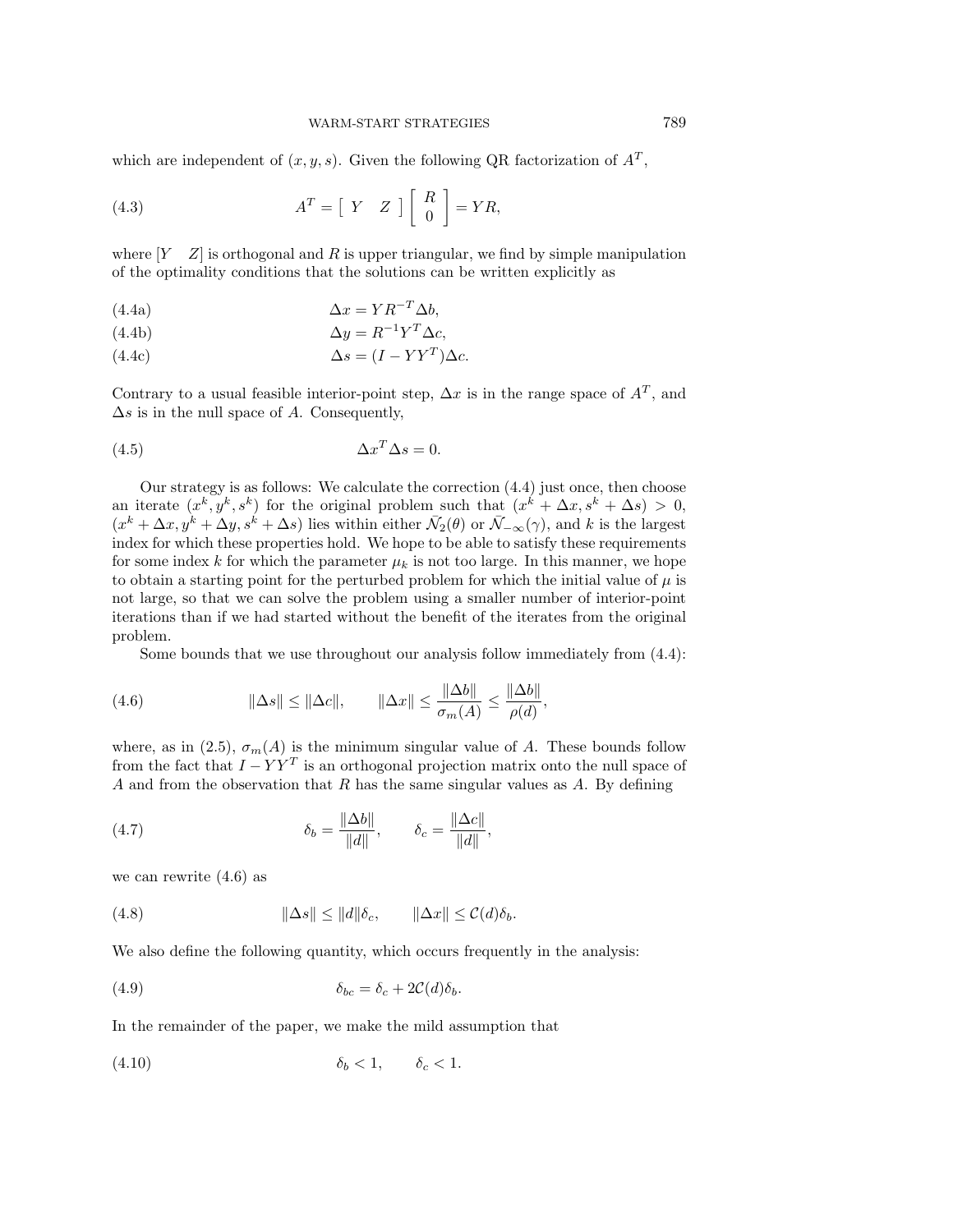**4.1. Small neighborhood.** Suppose that we have iterates for the original problem that satisfy the following property, for some  $\theta_0 \in (0, 1)$ :

(4.11) 
$$
||XSe - \mu e||_2 \le \theta_0 \mu, \text{ where } \mu = x^T s/n.
$$

That is,  $(x, y, s) \in \mathcal{N}_2(\theta_0)$ . Iterates of a short-step path-following algorithm typically satisfy a condition of this kind. Since  $(x, y, s)$  is a strictly feasible point, its components satisfy the bounds (2.13). Note, too, that we have

(4.12) 
$$
||XSe - \mu e|| \leq \theta_0 \mu \Rightarrow (1 - \theta_0)\mu \leq x_i s_i \leq (1 + \theta_0)\mu.
$$

Our first proposition gives conditions on  $\delta_{bc}$  and  $\mu$  that ensure that the leastsquares correction yields a point in the neighborhood  $\mathcal{N}_{-\infty}(\gamma)$ .

PROPOSITION 4.1. Let  $\gamma \in (0, 1-\theta_0)$  be given, and let  $\xi \in (0, 1-\gamma-\theta_0)$ . Assume that  $\Delta d$  satisfies

(4.13) 
$$
\delta_{bc} \leq \frac{1 - \theta_0 - \gamma - \xi}{(n+1)\mathcal{C}(d)}.
$$

Let  $(x, y, s) \in \mathcal{N}_2(\theta_0)$ , and suppose that  $(\Delta x, \Delta y, \Delta s)$  is the least-squares correction (4.4). Then  $(x + \Delta x, y + \Delta y, s + \Delta s)$  lies in  $\overline{\mathcal{N}}_{-\infty}(\gamma)$  if

(4.14) 
$$
\mu \ge \frac{\|d\|}{\xi} 3\mathcal{C}(d)^2 \delta_{bc} \stackrel{\text{def}}{=} \mu_1^*.
$$

*Proof.* By using  $(4.12)$ ,  $(2.13)$ ,  $(4.8)$ , and  $(4.9)$ , we obtain a lower bound on  $(x_i + \Delta x_i)(s_i + \Delta s_i)$  as follows:

$$
(x_i + \Delta x_i)(s_i + \Delta s_i)
$$
  
\n
$$
= x_i s_i + x_i \Delta s_i + \Delta x_i s_i + \Delta x_i \Delta s_i
$$
  
\n
$$
\geq (1 - \theta_0)\mu - ||x|| ||\Delta s|| - ||\Delta x|| ||s|| - ||\Delta x|| ||\Delta s||
$$
  
\n
$$
\geq (1 - \theta_0)\mu - C(d) (C(d) + \mu n/||d||) ||d|| \delta_c
$$
  
\n
$$
- 2||d||C(d)^2 (C(d) + \mu n/||d||) \delta_b - ||d||C(d) \delta_b \delta_c
$$
  
\n
$$
\geq \mu (1 - \theta_0 - nC(d) \delta_{bc}) - C(d)^2 ||d|| \delta_{bc} - C(d) ||d|| \delta_b \delta_c
$$
  
\n(4.15)  
\n
$$
\geq \mu (1 - \theta_0 - nC(d) \delta_{bc}) - 2C(d)^2 ||d|| \delta_{bc}.
$$

Because of our assumption (4.13), the coefficient of  $\mu$  in (4.15) is positive, and thus (4.15) represents a positive lower bound on  $(x_i + \Delta x_i)(s_i + \Delta s_i)$  for all  $\mu$  sufficiently large.

For an upper bound on  $(x + \Delta x)^T (s + \Delta s)/n$ , we have from (2.13), (4.8), and the relation (4.5) that

$$
(x + \Delta x)^T (s + \Delta s) / n
$$
  
\n
$$
\leq \mu + ||\Delta x|| ||s|| / n + ||x|| ||\Delta s|| / n
$$
  
\n
$$
\leq \mu + 2C(d)^2 ||d|| \delta_b(C(d) + \mu n/||d||) / n + C(d) ||d|| \delta_c(C(d) + \mu n/||d||) / n
$$
  
\n(4.16) 
$$
\leq \mu (1 + C(d)\delta_{bc}) + C(d)^2 ||d|| \delta_{bc} / n.
$$

It follows from this bound and (4.15) that a sufficient condition for the conclusion of the proposition to hold is that

$$
\mu(1-\theta_0-n\mathcal{C}(d)\delta_{bc})-2\mathcal{C}(d)^2||d||\delta_{bc}\geq \gamma\mu(1+\mathcal{C}(d)\delta_{bc})+\gamma\mathcal{C}(d)^2||d||\delta_{bc}/n,
$$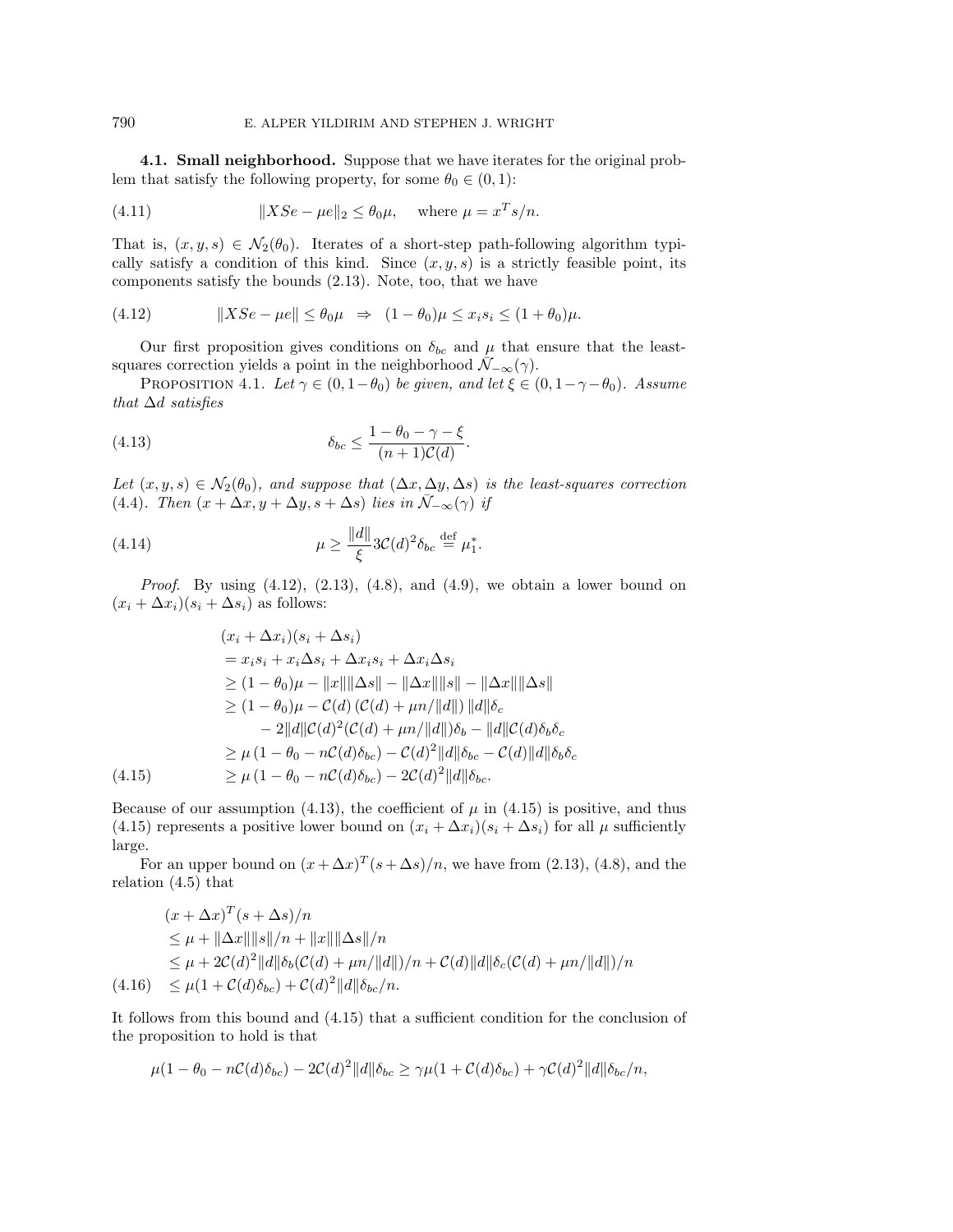which is equivalent to

(4.17) 
$$
\mu \ge \frac{\|d\| \mathcal{C}(d)^2 \delta_{bc}(2+\gamma/n)}{1-\theta_0-\gamma-\mathcal{C}(d)\delta_{bc}(n+\gamma)},
$$

provided that the denominator is positive. Because of condition (4.13), and using  $\gamma \in (0,1)$  and  $n \geq 1$ , the denominator is in fact bounded below by the positive quantity  $\xi$ , and thus the condition (4.17) is implied by (4.14).

Finally, we show that our bounds ensure the positivity of  $x + \Delta x$  and  $s + \Delta s$ . It is easy to show that the right-hand side of  $(4.15)$  is also a lower bound on  $(x_i +$  $\alpha \Delta x_i$ )( $s_i + \alpha \Delta s_i$ ) for all  $\alpha \in [0, 1]$  and all  $i = 1, 2, \ldots, n$ . Because  $\mu$  satisfies (4.17), we have  $(x_i + \alpha \Delta x_i)(s_i + \alpha \Delta s_i) > 0$  for all  $\alpha \in [0, 1]$ . Since we know that  $(x, s) > 0$ , we conclude that  $x_i + \Delta x_i > 0$  and  $s_i + \Delta s_i > 0$  for all i as well, completing the proof. П

Next, we seek conditions on  $\delta_{bc}$  and  $\mu$  that ensure that the corrected iterate lies in a narrow central path neighborhood for the perturbed problem.

PROPOSITION 4.2. Let  $\theta > \theta_0$  be given, and let  $\xi \in (0, \theta - \theta_0)$ . Assume that the perturbation ∆d satisfies

(4.18) 
$$
\delta_{bc} \leq \frac{\theta - \theta_0 - \xi}{(2n+1)\mathcal{C}(d)}.
$$

Suppose that  $(x, y, s) \in \mathcal{N}_2(\theta_0)$  for the original problem and that  $(\Delta x, \Delta y, \Delta s)$  is the least-squares correction (4.4). Then,  $(x + \Delta x, y + \Delta y, s + \Delta s)$  will lie in  $\mathcal{N}_2(\theta)$  if

(4.19) 
$$
\mu \ge \frac{\|d\|}{\xi} 4C(d)^2 \delta_{bc} \stackrel{\text{def}}{=} \mu_2^*.
$$

Proof. We start by finding a bound on the norm of the vector

(4.20) 
$$
[(x_i + \Delta x_i)(s_i + \Delta s_i)]_{i=1,2,...,n} - [(x + \Delta x)^T (s + \Delta s)/n] e.
$$

Given two vectors y and z in  $R<sup>n</sup>$ , we have that

(4.21) 
$$
\left\| [y_i z_i]_{i=1,2,...,n} \right\| \leq \|y\| \|z\|, \qquad |y^T z| \leq \|y\| \|z\|.
$$

By using these elementary inequalities together with  $(4.5)$ ,  $(4.8)$ ,  $(4.9)$ , and  $(2.13)$ , we have that the norm of (4.20) is bounded by

$$
\begin{aligned} &\left\| [x_i s_i]_{i=1,2,...,n} - \mu e \right\| + 2 [\|\Delta x\| \, \|s\| + \|x\| \, \|\Delta s\| ] + \|\Delta x\| \, \|\Delta s\| \\ &\leq \theta_0 \mu + 2\mathcal{C}(d) \|d\| \delta_{bc} \left( \mathcal{C}(d) + n\mu/\|d\| \right) + \mathcal{C}(d) \|d\| \delta_b \delta_c \\ &\leq [\theta_0 + 2n\mathcal{C}(d)\delta_{bc}] \, \mu + 3 \|d\| \mathcal{C}(d)^2 \delta_{bc}. \end{aligned}
$$

Meanwhile, we obtain a lower bound on the duality measure after the correction by using the same set of relations:

$$
(x + \Delta x)^T (s + \Delta s) / n \ge \mu - \left[ \|\Delta x\| \, \|s\| + \|x\| \, \|\Delta s\| \right] / n
$$
  
\n
$$
\ge \mu - C(d) \|d\| \delta_{bc} (\mathcal{C}(d) + n\mu/\|d\|) / n
$$
  
\n
$$
\ge \mu \left[1 - C(d) \delta_{bc}\right] - C(d)^2 \|d\| \delta_{bc}/n.
$$

Therefore, a sufficient condition for

$$
(x + \Delta x, y + \Delta y, s + \Delta s) \in \bar{\mathcal{N}}_2(\theta)
$$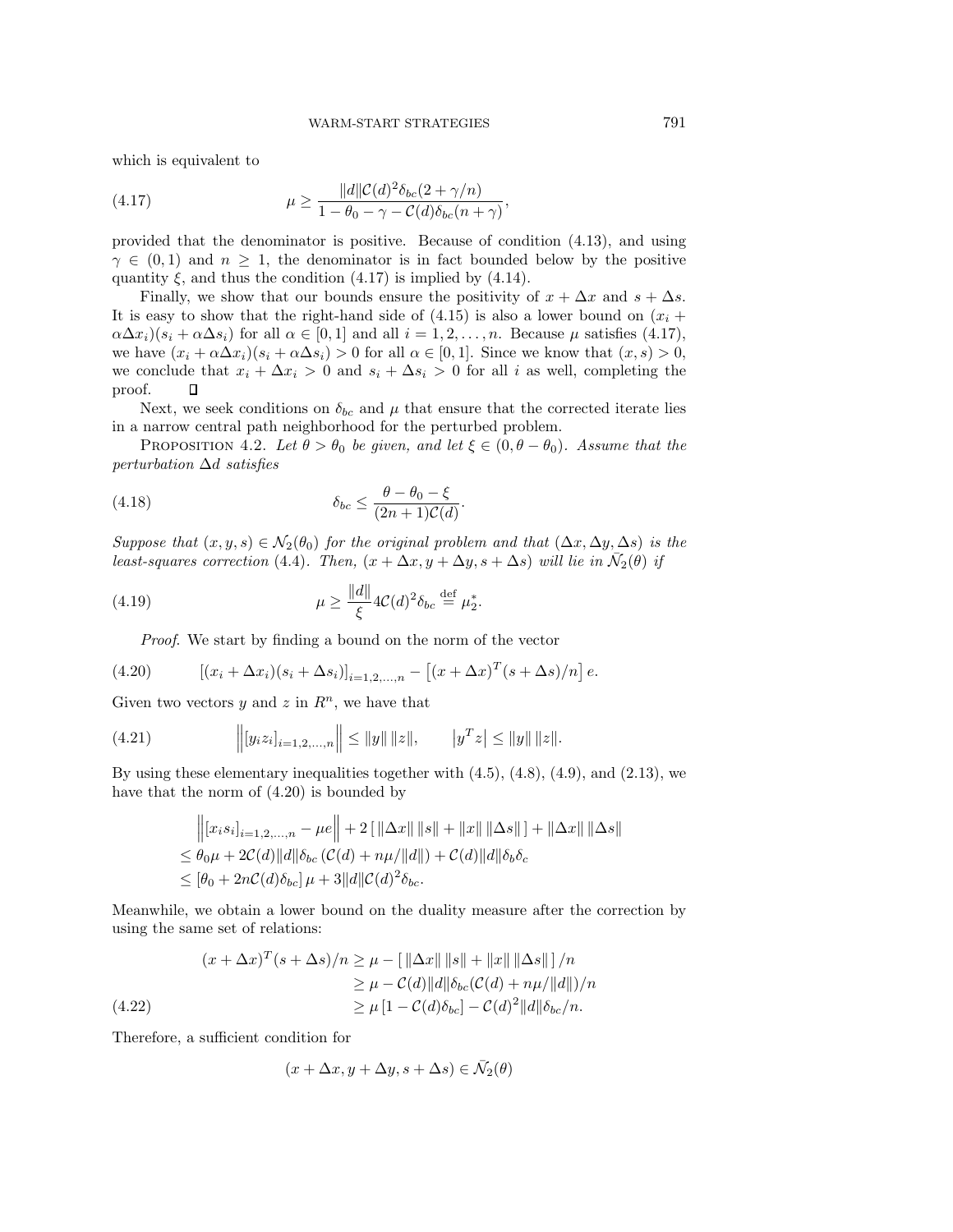is that

$$
[\theta_0 + 2n\mathcal{C}(d)\delta_{bc}] \mu + 3||d||\mathcal{C}(d)^2 \delta_{bc} \leq \theta \mu [1 - \mathcal{C}(d)\delta_{bc}] - \theta \mathcal{C}(d)^2||d||\delta_{bc}/n,
$$

which after rearrangement becomes

$$
(4.23) \qquad \mu \left[\theta - \theta_0 - 2n\mathcal{C}(d)\delta_{bc} - \theta \mathcal{C}(d)\delta_{bc}\right] \geq 3||d||\mathcal{C}(d)^2 \delta_{bc} + \theta ||d||\mathcal{C}(d)^2 \delta_{bc}/n.
$$

We have from  $(4.18)$  that the coefficient of  $\mu$  on the left-hand side of this expression is bounded below by  $\xi$ . By dividing both sides of (4.23) by this expression and using  $\theta \in (0,1)$  and  $n \geq 1$ , we find that  $(4.19)$  is a sufficient condition for  $(4.23)$ . A similar argument as in the proof of Proposition 4.1, together with the fact that  $\mu_2^* > \mu_1^*$ , ensures positivity of  $(x + \Delta x, s + \Delta s)$ . П

We now specialize the discussion of section 3 to show that Propositions 4.1 and 4.2 can be used to obtain lower complexity estimates for the interior-point warm-start strategy.

Considering first the case of Proposition 4.1, we have from the standard analysis of a long-step path-following algorithm that constrains its iterates to lie in  $\mathcal{N}_{-\infty}(\gamma)$ (see, for example, Wright [16, Chapter 5]) that the reduction in duality measure at each iteration satisfies (3.1) with

$$
\tau=1,\quad \delta=2^{\frac{3}{2}}\gamma\frac{1-\gamma}{1+\gamma}\min\{\sigma_{\min}(1-\sigma_{\min}),\sigma_{\max}(1-\sigma_{\max})\},
$$

where  $0 < \sigma_{\min} < \sigma_{\max} < 1$  are the lower and upper bounds on the centering parameter  $\sigma$  at each iteration. Choosing one of the iterates of this algorithm  $(x^{\ell}, y^{\ell}, s^{\ell})$ in the manner of section 3 and defining the starting point as in (3.7), we have from (4.16), (4.13), (4.14), and the conditions  $0 < \xi < 1$  and  $n \ge 1$  that

$$
\bar{\mu}_0 = (\bar{x}^0)^T \bar{s}^0/n
$$
  
\$\leq \mu\_\ell (1 + \mathcal{C}(d)\delta\_{bc}) + \mathcal{C}(d)^2 ||d||\delta\_{bc}/n \leq \mu\_\ell (1 + 1/n) + \mu\_1^\*(\xi/n) \leq 2\mu\_\ell + \mu\_1^\*\$.

Now from the property (3.6), it follows that

$$
\bar{\mu}_0 \le (1 + 2/\nu)\mu_1^*.
$$

It is easy to verify that (4.13) implies that  $\|\Delta d\| \leq \|d\|/2$ , so that we can use the expression (3.12) to estimate the number of iterations. By substituting  $\tau = 1$  and  $\mu^* = \mu_1^*$  into (3.12), we obtain

(4.24) 
$$
\mathcal{O}\left(n \log\left(\frac{1}{\epsilon} \mathcal{C}(d)^2 \delta_{bc}\right)\right) \text{ iterations.}
$$

We conclude that if  $\delta_{bc}$  is small in the sense that  $\delta_{bc} \ll C(d)^{-2}$ , then the estimate (4.24) is an improvement on the cold-start complexity estimate (3.4), and thus it is advantageous to use the warm-start strategy.

Taking now the case of a starting point in the smaller neighborhood of Proposition 4.2, we set  $\theta = 0.4$ , and the centering parameter  $\sigma$  to the constant value  $1 - 0.4/n^{1/2}$ . The standard analysis of the short-step path-following algorithm (see, for example, [16, Chapter 4]) then shows that (3.1) holds with

$$
\tau=0.5, \qquad \delta=0.4.
$$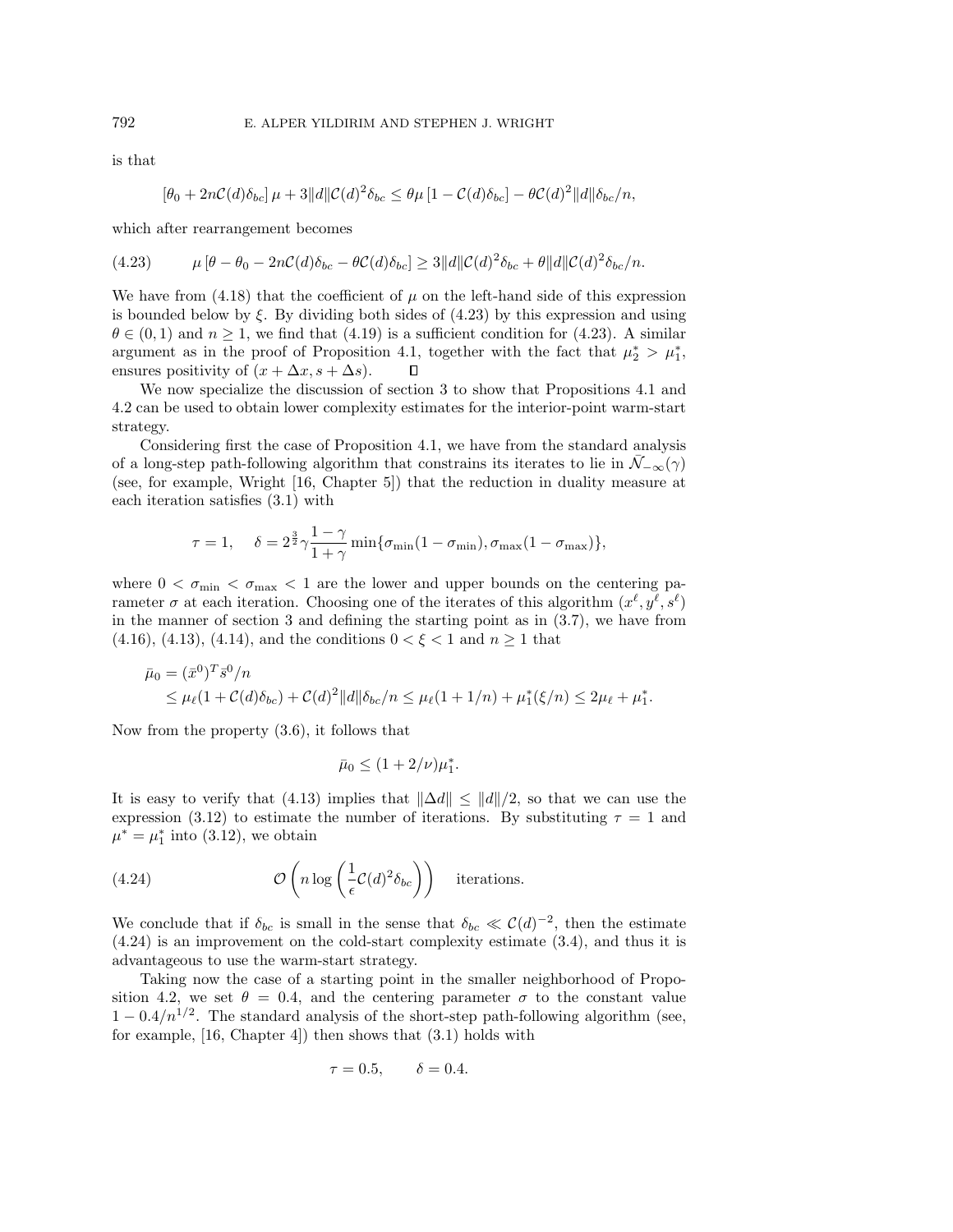By using the procedure outlined in section 3 to derive the warm-start point, the argument of the preceding paragraph can be applied to obtain the following on the number of iterations:

(4.25) 
$$
\mathcal{O}\left(n^{1/2}\log\left(\frac{1}{\epsilon}\mathcal{C}(d)^2\delta_{bc}\right)\right).
$$

We conclude as before that improved complexity over a cold start is available, provided that  $\delta_{bc} \ll C(d)^{-2}$ .

**4.2. Wide neighborhood.** We now consider the case in which the iterates for the original problem lie in a wide neighborhood of the central path. To be specific, we suppose that they satisfy  $x_i s_i \geq \gamma_0 \mu$  for some  $\gamma_0 \in (0,1)$ , that is,  $(x, y, s) \in \mathcal{N}_{-\infty}(\gamma_0)$ . Note that, in this case, we have the following bounds on the pairwise products:

$$
(4.26) \qquad \qquad \gamma_0 \mu \leq x_i s_i \leq (n - (n-1)\gamma_0)\mu.
$$

Similarly to the upper bounds (2.13) on  $||x||$  and  $||s||$ , we can derive lower bounds on  $x_i$  and  $s_i$  by combining (2.13) with (4.26) and using  $x_i \le ||x||$  and  $s_i \le ||s||$ :

(4.27a) 
$$
x_i \ge \frac{\gamma_0 \mu}{2||d||\mathcal{C}(d)(\mathcal{C}(d) + n\mu/||d||)},
$$

(4.27b) 
$$
s_i \geq \frac{\gamma_0 \mu}{\mathcal{C}(d)(\mathcal{C}(d) + n\mu/||d||)}.
$$

These lower bounds will be useful in the later analysis. The following proposition gives a sufficient condition for the least-squares corrected point to be a member of the wide neighborhood for the perturbed problem. The proof uses an argument identical to the proof of Proposition 4.1, with  $\gamma_0$  replacing  $(1 - \theta_0)$ .

PROPOSITION 4.3. Given  $\gamma$  and  $\gamma_0$  such that  $0 < \gamma < \gamma_0 < 1$ , suppose that  $\xi$  is a parameter satisfying  $\xi \in (0, \gamma_0 - \gamma)$ . Assume that ∆d satisfies

(4.28) 
$$
\delta_{bc} \leq \frac{\gamma_0 - \gamma - \xi}{(n+1)\mathcal{C}(d)}.
$$

Suppose also that  $(x, y, s) \in \mathcal{N}_{-\infty}(\gamma_0)$ , and denote by  $(\Delta x, \Delta y, \Delta s)$  the least-squares correction (4.4). Then a sufficient condition for

(4.29) 
$$
(x + \Delta x, y + \Delta y, s + \Delta s) \in \bar{\mathcal{N}}_{-\infty}(\gamma)
$$

is that

(4.30) 
$$
\mu \ge \frac{\|d\|}{\xi} 3\mathcal{C}(d)^2 \delta_{bc} \stackrel{\text{def}}{=} \mu_3^*.
$$

An argument like the one leading to (4.24) can now be used to show that a long-step path-following method requires

(4.31) 
$$
\mathcal{O}\left(n \log\left(\frac{1}{\epsilon} \mathcal{C}(d)^2 \delta_{bc}\right)\right) \text{ iterations}
$$

to converge from the warm-start point to a point that satisfies (3.9).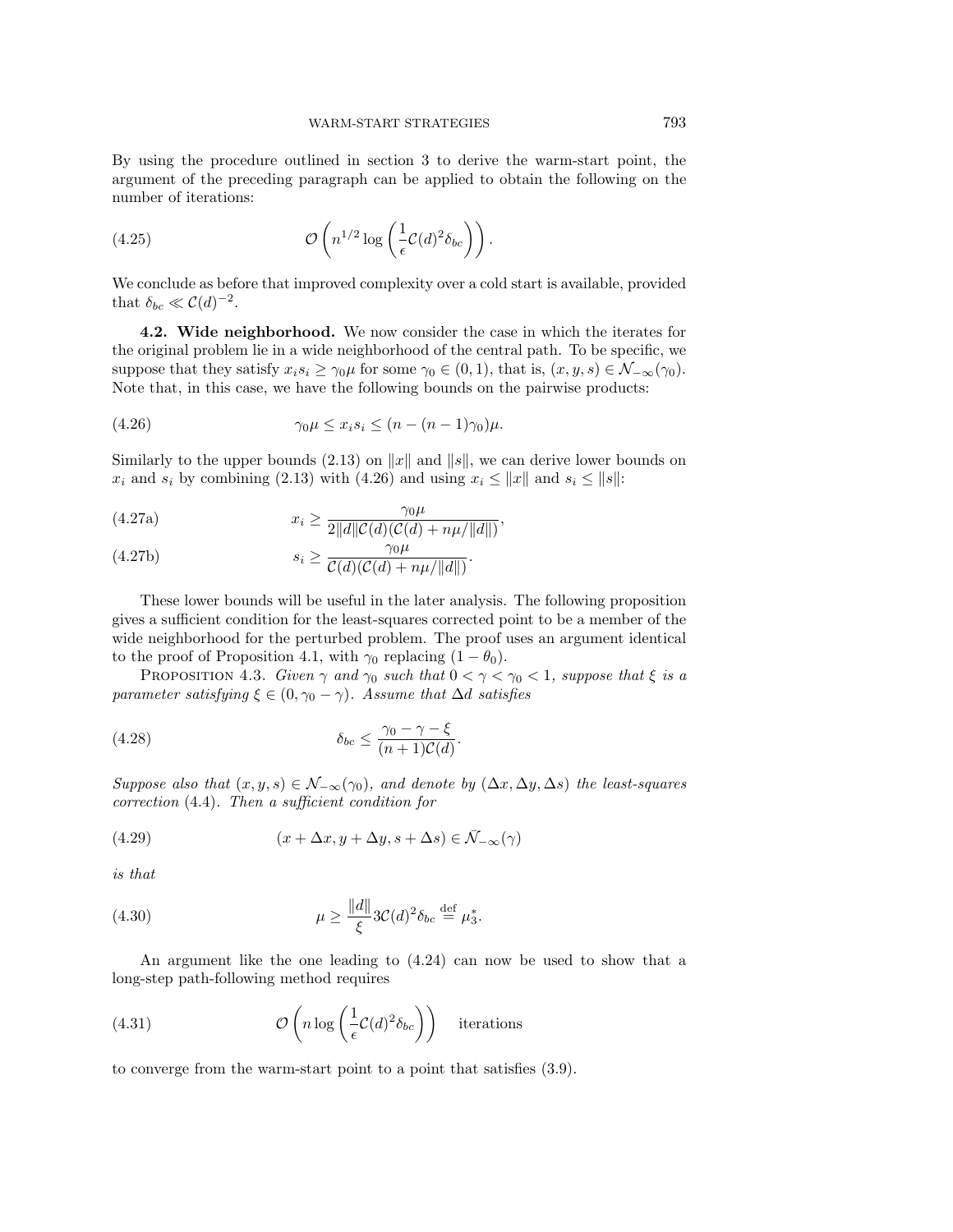## 794 E. ALPER YILDIRIM AND STEPHEN J. WRIGHT

**4.3. Perturbations in** *A***.** We now allow for perturbations in A as well as in b and c. By doing so, we introduce some complications in the analysis that can be circumvented by imposing an a priori upper bound on the values of  $\mu$  that we are willing to consider. This upper bound is large enough to encompass all values of  $\mu$ of interest from the viewpoint of complexity, in the sense that when  $\mu$  exceeds this bound, the warm-start strategy does not lead to an appreciably improved complexity estimate over the cold-start approach.

For some constant  $\zeta > 1$ , we assume that  $\mu$  satisfies the bound

(4.32) 
$$
\mu \leq \frac{\zeta - 1}{n} ||d|| \mathcal{C}(d) \stackrel{\text{def}}{=} \mu_{\text{up}},
$$

so that, for a subexpression that recurs often in the preceding sections, we have

$$
\mathcal{C}(d) + n\mu/\|d\| \le \zeta \mathcal{C}(d).
$$

For  $\mu \in [0, \mu_{\text{up}}]$ , we can simplify a number of estimates in the preceding sections, to remove their explicit dependence on  $\mu$ . In particular, the bounds (2.13) on the strictly feasible point  $(x, y, s)$  with  $\mu = x^T s/n$  become

$$
(4.33) \t\t ||x|| \le \zeta \mathcal{C}(d)^2, \t ||y|| \le \zeta \mathcal{C}(d)^2, \t ||s|| \le 2\zeta ||d||\mathcal{C}(d)^2.
$$

Given a perturbation  $\Delta d = (\Delta A, \Delta b, \Delta c)$  with  $\|\Delta d\| < \rho(d)$ , we know that  $A + \Delta A$ has full rank. In particular, for the smallest singular value, we have

(4.34) 
$$
\sigma_m(A + \Delta A) \ge \sigma_m(A) - ||\Delta A||.
$$

To complement the definitions (4.7), we introduce

$$
\delta_A = \frac{\|\Delta A\|}{\|d\|}.
$$

As before, we consider a warm-start strategy obtained by applying least-squares corrections to a given point  $(x, y, s)$  that is strictly feasible for the unperturbed problem. The correction  $\Delta x$  is the solution of the following subproblem:

(4.36) 
$$
\min \| \Delta x \| \text{ s.t. } (A + \Delta A)(x + \Delta x) = b + \Delta b,
$$

which is given explicitly by

(4.37) 
$$
\Delta x = (A + \Delta A)^T \left[ (A + \Delta A)(A + \Delta A)^T \right]^{-1} (\Delta b - \Delta Ax),
$$

where we have used  $Ax = b$ . By using the QR factorization of  $(A + \Delta A)^T$  as in (4.3) and (4.4), we find the following bound on  $\|\Delta x\|$ :

(4.38) 
$$
\|\Delta x\| \le \frac{\|\Delta b\| + \|\Delta A\| \|x\|}{\sigma_m (A + \Delta A)}.
$$

By using  $(4.34)$ ,  $(2.5)$ , and the definitions  $(4.7)$ ,  $(4.35)$ , and  $(2.3)$ , we have

$$
\|\Delta x\| \le \frac{\|\Delta b\| + \|\Delta A\| \|x\|}{\sigma_m(A) - \|\Delta A\|} \le \frac{\|\Delta b\| + \|\Delta A\| \|x\|}{\rho(d) - \|\Delta A\|} = \frac{\delta_b + \delta_A \|x\|}{1/C(d) - \delta_A}.
$$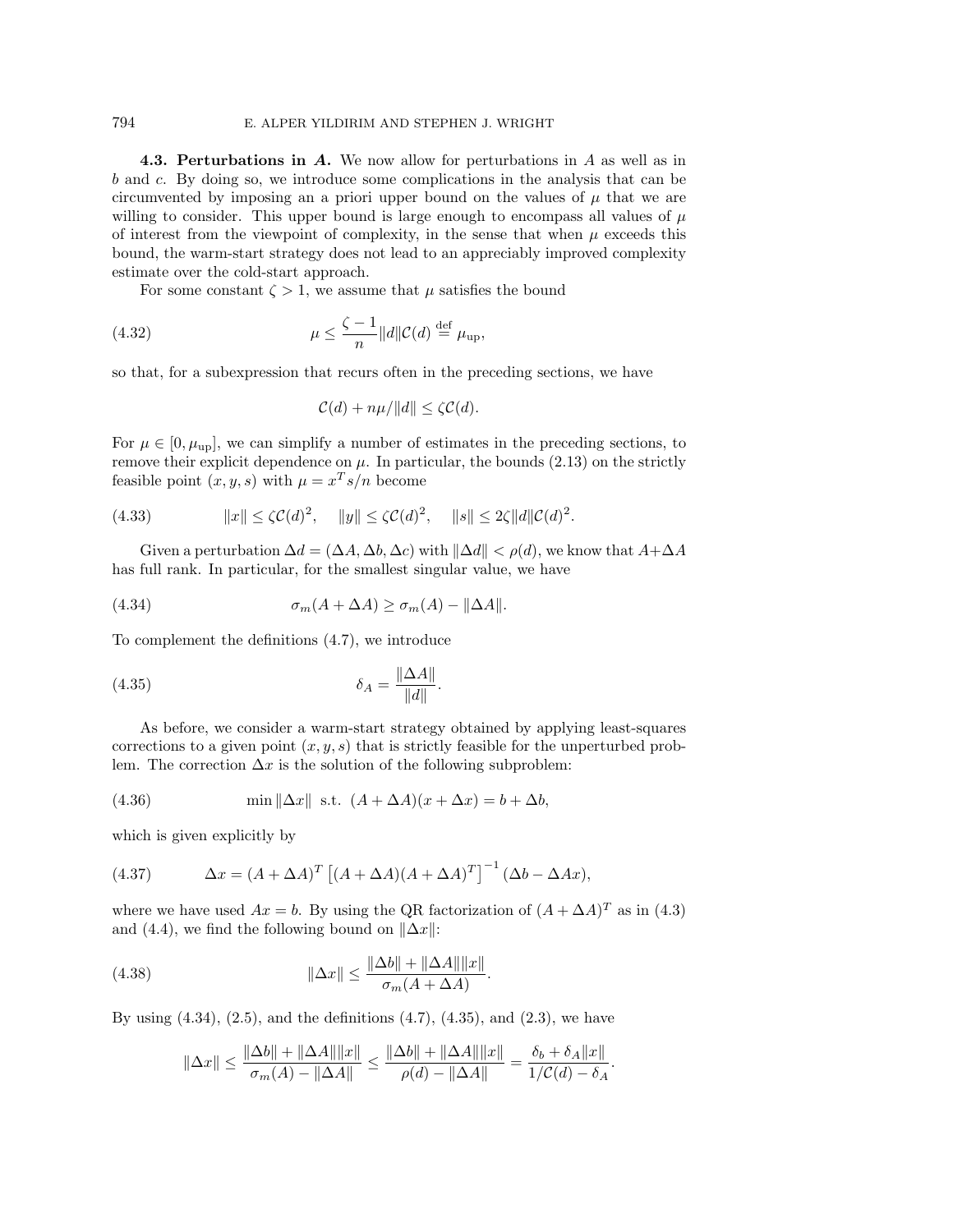In particular, when  $x$  is strictly feasible for the original problem, we have from  $(4.33)$ that

$$
\|\Delta x\| \leq \mathcal{C}(d)\frac{\delta_b + \zeta \mathcal{C}(d)^2 \delta_A}{1 - \delta_A \mathcal{C}(d)},
$$

while if we make the additional simple assumption that

$$
(4.39) \t\t\t \delta_A \le \frac{1}{2\mathcal{C}(d)},
$$

then we have immediately that

(4.40) 
$$
\|\Delta x\| \le 2C(d)\delta_b + 2\zeta C(d)^3 \delta_A.
$$

By using (4.39) again, together with (4.10) and the known bounds  $\mathcal{C}(d) \geq 1$  and  $\zeta > 1$ , we obtain

$$
(4.41) \qquad \|\Delta x\| \le 2C(d)\delta_b + 2\zeta C(d)^3 \delta_A \le 2C(d) + \zeta C(d)^2 \le 3\zeta C(d)^2.
$$

The dual perturbation is the solution of the problem

(4.42) min 
$$
\|\Delta s\|
$$
 s.t.  $(A + \Delta A)^T (y + \Delta y) + (s + \Delta s) = c + \Delta c$ .

Once again, the minimum norm solution is unique and given by

(4.43) 
$$
\Delta s = \left[I - (A + \Delta A)^T ((A + \Delta A)(A + \Delta A)^T)^{-1} (A + \Delta A)\right] (\Delta c - \Delta A^T y).
$$

Therefore, we have the following upper bound:

(4.44) 
$$
\|\Delta s\| \le \|\Delta c\| + \|\Delta A\| \|y\|.
$$

Using (4.33), we have for  $(x, y, s)$  strictly feasible for the original problem that

(4.45) 
$$
\|\Delta s\| \le \|\Delta c\| + \|\Delta A\| \zeta C(d)^2 \le \|d\| \delta_c + \zeta \|d\| C(d)^2 \delta_A.
$$

By using these inequalities, we can prove a result similar to Proposition 4.3.

PROPOSITION 4.4. Suppose we are given  $\gamma$  and  $\gamma_0$  such that  $0 < \gamma < \gamma_0 < 1$ , and a feasible primal-dual point  $(x, y, s) \in \mathcal{N}_{-\infty}(\gamma_0)$ . Assume further that  $\mu = x^T s/n$ satisfies (4.32) and that the perturbation component  $\Delta A$  satisfies (4.39). For the perturbation  $\Delta d$ , suppose that  $(\Delta x, \Delta y, \Delta s)$  is the least-squares correction obtained from  $(4.36)$  and  $(4.42)$ . We then have

(4.46) 
$$
(x + \Delta x, y + \Delta y, s + \Delta s) \in \bar{\mathcal{N}}_{-\infty}(\gamma),
$$

provided that  $\mu$  satisfies the following lower bound:

(4.47) 
$$
\mu \ge 19\zeta \mathcal{C}(d)^2 \frac{\|d\|}{\gamma_0 - \gamma} \max\left(\delta_{bc}, \zeta \mathcal{C}(d)^3 \delta_A\right) \stackrel{\text{def}}{=} \mu_4^*.
$$

*Proof.* By using the upper bounds (4.40) and (4.41) on  $\|\Delta x\|$ , (4.45) on  $\|\Delta s\|$ , and (4.33) on  $||x||$  and  $||s||$ , we have

$$
(x_i + \Delta x_i)(s_i + \Delta s_i)
$$
  
\n
$$
\geq \gamma_0 \mu - (\|x\| + \|\Delta x\|) \|\Delta s\| - \|s\| \|\Delta x\|
$$
  
\n
$$
\geq \gamma_0 \mu - [4\zeta C(d)^2][\|d\|\delta_c + \zeta\|d\|C(d)^2 \delta_A]
$$
  
\n
$$
- [2\|d\|\zeta C(d)^2][2C(d)\delta_b + 2\zeta C(d)^3 \delta_A]
$$
  
\n
$$
\geq \gamma_0 \mu - 4\|d\|\zeta C(d)^3 \delta_b - 4\|d\|\zeta C(d)^2 \delta_c - 8\|d\|\zeta^2 C(d)^5 \delta_A
$$
  
\n
$$
\geq \gamma_0 \mu - 4\|d\|\zeta C(d)^2 \delta_{bc} - 8\|d\|\zeta^2 C(d)^5 \delta_A,
$$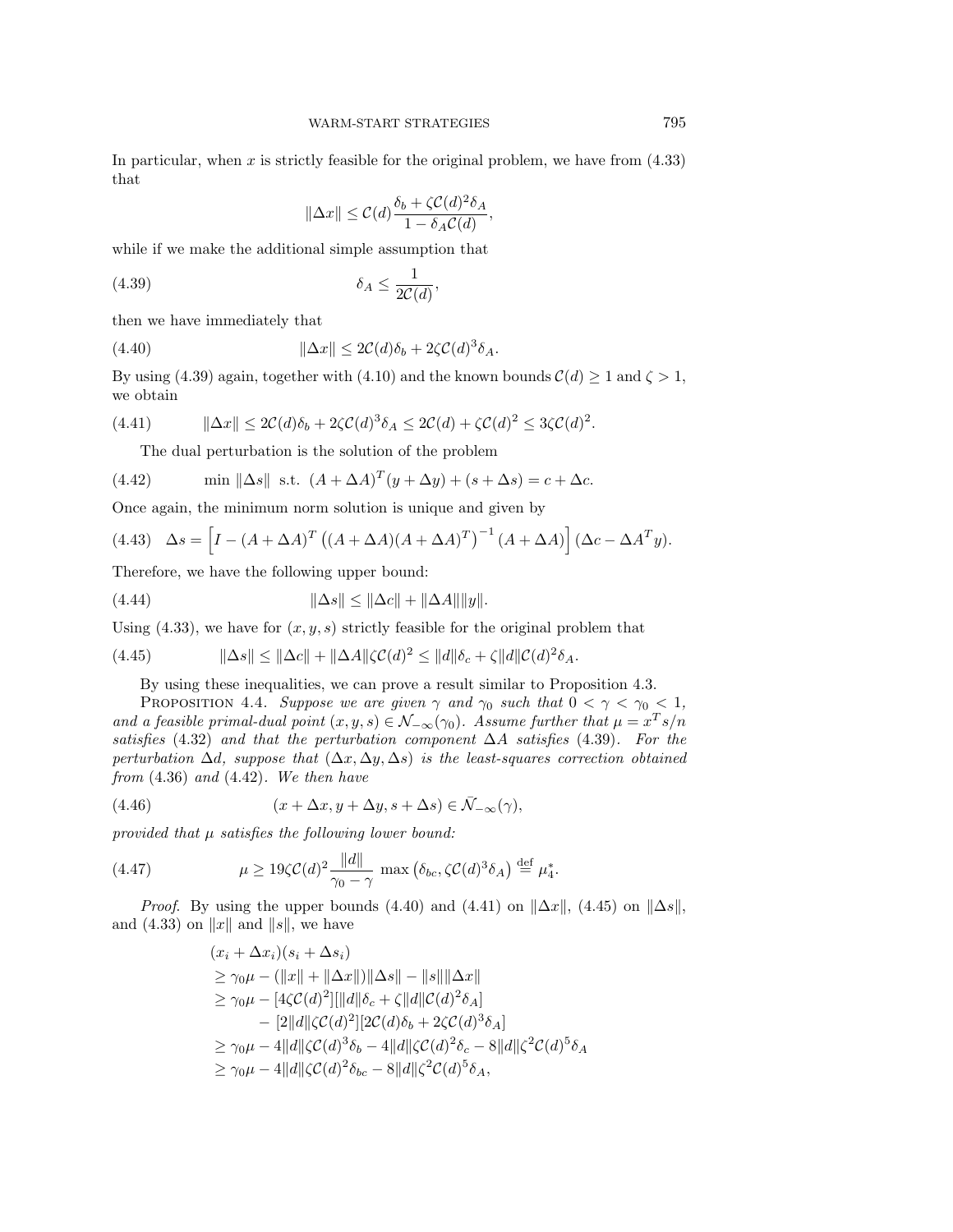where for the last inequality we have used the definition (4.9). By similar logic, and using (4.5), we have for the updated duality measure that

$$
(x + \Delta x)^T (s + \Delta s)/n
$$
  
\n
$$
\leq \mu + ||\Delta x|| ||s||/n + ||x|| ||\Delta s||/n
$$
  
\n
$$
\leq \mu + [2C(d)\delta_b + 2\zeta C(d)^3 \delta_A] 2\zeta ||d||C(d)^2/n + \zeta C(d)^2[||d||\delta_c + \zeta ||d||C(d)^2 \delta_A]/n
$$
  
\n
$$
= \mu + 4\zeta C(d)^3 ||d||\delta_b/n + \zeta C(d)^2 ||d||\delta_c/n + 5\zeta^2 C(d)^5 ||d||\delta_A/n
$$
  
\n
$$
\leq \mu + 2\zeta C(d)^2 ||d||\delta_{bc}/n + 5\zeta^2 C(d)^5 ||d||\delta_A/n.
$$

By comparing these two inequalities in the usual way and using  $\gamma \in (0, 1)$  and  $n \geq 1$ , we have that a sufficient condition for the conclusion (4.46) to hold is that

(4.48) 
$$
(\gamma_0 - \gamma)\mu \ge 6||d||\zeta C(d)^2 \delta_{bc} + 13||d||\zeta^2 C(d)^5 \delta_A.
$$

Since from (4.47), we have

$$
\frac{6}{19}(\gamma_0 - \gamma)\mu \ge 6||d||\zeta C(d)^2 \delta_{bc},
$$
  

$$
\frac{13}{19}(\gamma_0 - \gamma)\mu \ge 13||d||\zeta^2 C(d)^5 \delta_A,
$$

then (4.48) holds. Finally, the positivity of  $x + \Delta x$  and that of  $s + \Delta s$  can be shown in a way similar to the proof of Proposition 4.1. Once again, the lower bound for  $(x_i + \Delta x_i)(s_i + \Delta s_i)$  also holds for  $(x_i + \alpha \Delta x_i)(s_i + \alpha \Delta s_i)$  for any  $\alpha \in [0,1]$ . Using the simple inequality  $a + b \leq 2 \max(a, b)$ , we obtain

$$
(x_i + \alpha \Delta x_i)(s_i + \alpha \Delta s_i) \ge \gamma_0 \mu - 8\zeta C(d)^2 ||d|| \max (\delta_{bc}, 2\zeta C(d)^3 \delta_A),
$$

 $\Box$ 

which yields a positive lower bound by  $(4.47)$ , and the proof is complete.

By using an argument like the ones leading to (4.24) and (4.31), we deduce that a long-step path-following algorithm that uses the warm start prescribed in Proposition 4.4 requires

(4.49) 
$$
\mathcal{O}\left(n\left[\log\left(\frac{1}{\epsilon}\mathcal{C}(d)^2\delta_{bc}\right)+\log\left(\frac{1}{\epsilon}\mathcal{C}(d)^5\delta_A\right)\right]\right) \text{ iterations}
$$

to converge to a point that satisfies (3.9).

**5. Newton step correction.** In a recent study, Yıldırım and Todd [18] analyzed the perturbations in  $b$  and  $c$  in linear and semidefinite programming using interiorpoint methods. For such perturbations they stated a sufficient condition on the norm of the perturbation, which depends on the current iterate, so that an adjustment to the current point based on applying an iteration of Newton's method to the system (2.6a), (2.6b), (2.6c) yields a feasible iterate for the perturbed problem with a lower duality gap than that of the original iterate. In this section, we augment some of the analysis of [18] with other results, like those of section 4, to find conditions on the duality gap  $\mu = x^T s/n$  and the perturbation size under which the Newton step yields a warm-start point that gives significantly better complexity than a cold start.

Each iteration of a primal-dual interior-point method involves solving a Newtonlike system of linear equations whose coefficient matrix is the Jacobian of the system  $(2.6a)$ ,  $(2.6b)$ ,  $(2.6c)$ . The general form of these equations is

(5.1) 
$$
A^T \Delta y = r_p, \nA^T \Delta y + \Delta s = r_d, \nS \Delta x + X \Delta s = r_{xs},
$$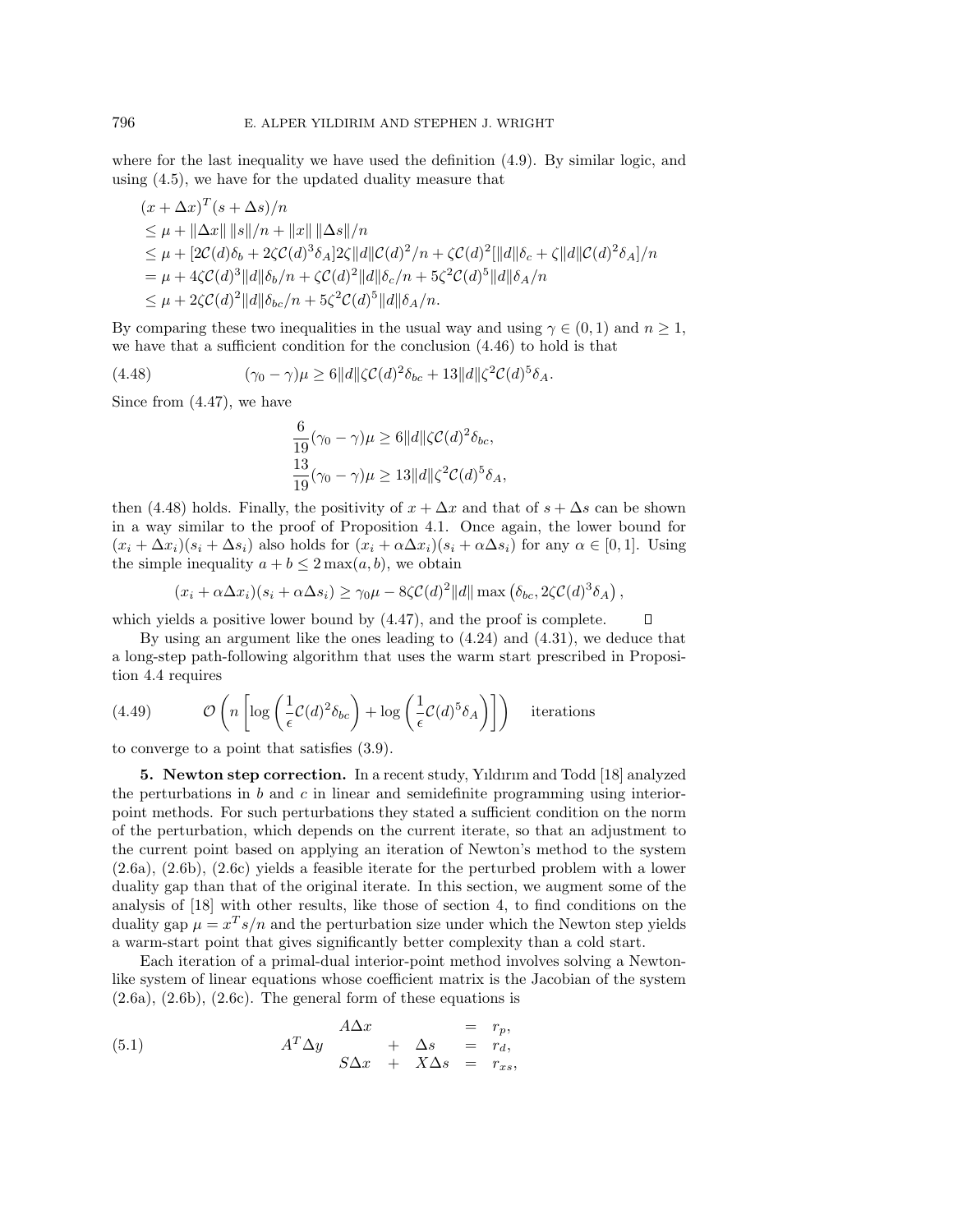where typically  $r_p = b - Ax$  and  $r_d = c - A^T y - s$ . The choice of  $r_{xs}$  typically depends on the particular method being applied, but usually represents a Newton or higherorder step toward some "target point"  $(x', y', s')$ , which often lies on the central path  $P$  defined in  $(2.7)$ .

In the approach used in Yıldırım and Todd [18] and in this section, this Newtonlike system is used to correct for perturbations in the data  $(A, b, c)$  rather than to advance to a new primal-dual iterate. The right-hand side quantities are chosen so that the adjustment  $(\Delta x, \Delta y, \Delta s)$  yields a point that is strictly feasible for the perturbed problem and whose duality gap is no larger than that of the current point  $(x, y, s)$ .

In section 5.1, we consider the case of perturbations in  $b$  and  $c$  but not in  $A$ . In section 5.2 we allow perturbations in A as well.

**5.1. Perturbations in** *b* **and** *c***.** In our strategy, we assume that

- the current point  $(x, y, s)$  is strictly primal-dual feasible for the original problem;
- the target point  $(x', y', s')$  used to define  $r_{xs}$  is a point that is strictly feasible for the perturbed problem for which  $x_i's_i' = x_i s_i$  for all  $i = 1, 2, ..., n$ ;
- the step is a pure Newton step toward  $(x', y', s')$ ; that is,  $r_p = \Delta b$ ,  $r_d = \Delta c$ , and  $r_{xs} = X'S'e - XSe = 0.$

Note that, in general, the second assumption is not satisfied for an arbitrary current point  $(x, y, s)$  because such a feasible point for the perturbed problem need not exist. However, Newton's method is still well defined with the above choices of  $r_p$ ,  $r_d$ , and  $r_{xs}$ , and that assumption is merely stated for the sake of a complete description of our strategy.

Since A has full row rank by our assumption of  $\rho(d) > 0$ , we have, by substituting our right-hand side in (5.1) and performing block elimination, that the solution is given explicitly by

(5.2a) 
$$
\Delta y = (AD^2A^T)^{-1}(\Delta b + AD^2\Delta c),
$$

(5.2b) 
$$
\Delta s = \Delta c - A^T \Delta y,
$$

$$
(5.2c)\qquad \qquad \Delta x = -S^{-1}X\Delta s,
$$

where

$$
(5.3) \t\t D2 \stackrel{\text{def}}{=} S^{-1}X.
$$

Since A has full row rank and D is positive diagonal,  $AD^2A^T$  is invertible.

The following is an extension of the results in Yıldırım and Todd [18] to the case of simultaneous perturbations in  $b$  and  $c$ . Note in particular that the Newton step yields a decrease in the duality gap  $x^T s$ .

PROPOSITION 5.1. Assume that  $(x, y, s)$  is a strictly feasible point for d. Let  $\Delta d = (0, \Delta b, \Delta c)$ . Consider a Newton step  $(\Delta x, \Delta y, \Delta s)$  taken from  $(x, y, s)$  targeting the point  $(x', y', s')$  that is strictly feasible for the perturbed problem and satisfies  $X'S'e = XSe$ , and let

(5.4) 
$$
(\tilde{x}, \tilde{y}, \tilde{s}) \stackrel{\text{def}}{=} (x, y, s) + (\Delta x, \Delta y, \Delta s).
$$

Then if

(5.5)

$$
\left\| \begin{bmatrix} \Delta c \\ \Delta b \end{bmatrix} \right\|_{\infty} \leq \left\| \begin{bmatrix} S^{-1} \left( I - A^{T} (AD^{2} A^{T})^{-1} AD^{2} \right) & -S^{-1} A^{T} (AD^{2} A^{T})^{-1} \end{bmatrix} \right\|_{\infty}^{-1},
$$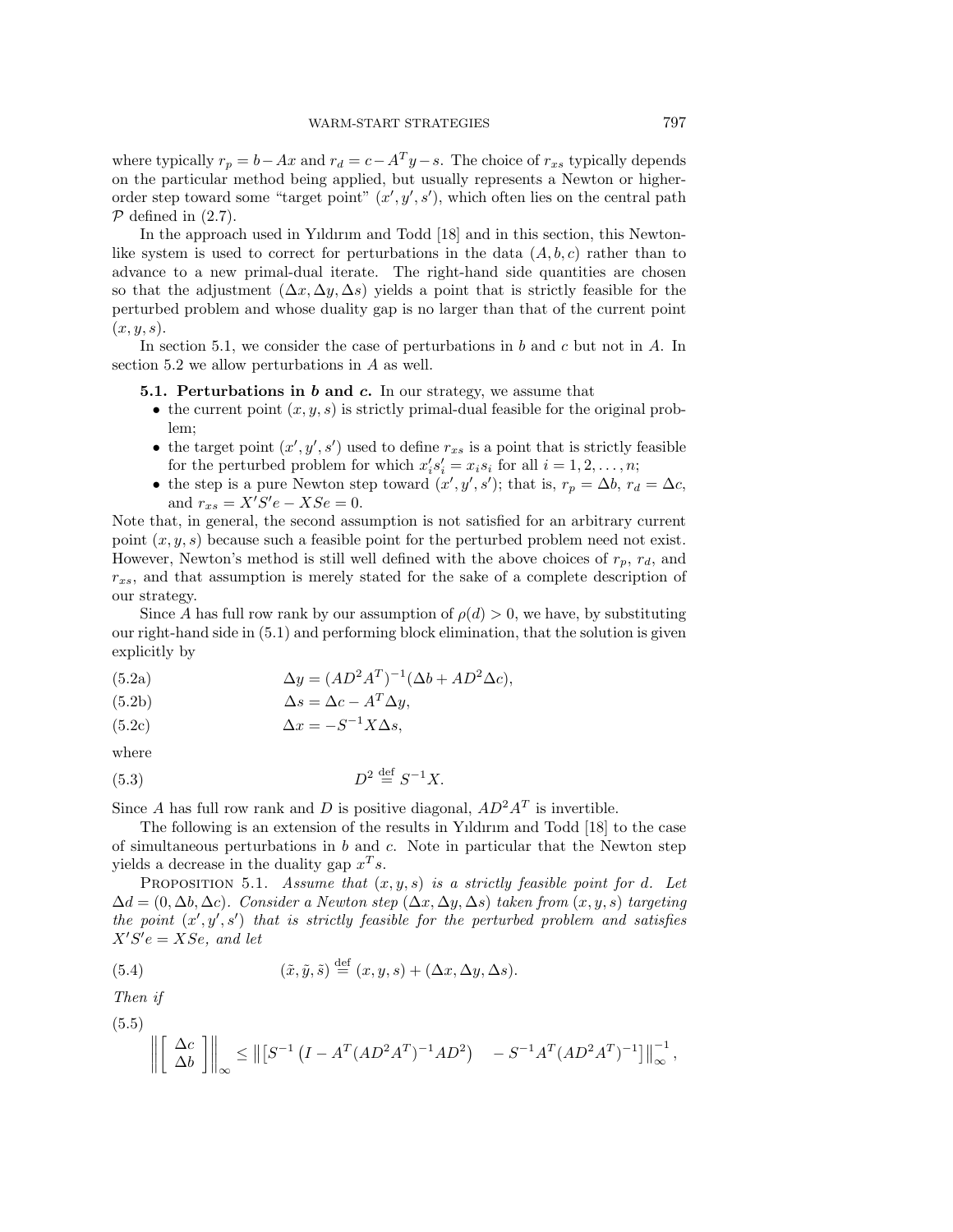$(\tilde{x}, \tilde{y}, \tilde{s})$  is feasible for the perturbed problem and satisfies

$$
(5.6) \t\t \tilde{x}^T \tilde{s} \le x^T s.
$$

Proof. By rearranging (5.2c) and writing it componentwise, we have

(5.7) 
$$
s_i \Delta x_i + x_i \Delta s_i = 0 \Longleftrightarrow \frac{\Delta x_i}{x_i} + \frac{\Delta s_i}{s_i} = 0, \qquad i = 1, 2, \dots, n.
$$

The next iterate will be feasible if and only if

$$
\frac{\Delta x_i}{x_i} \ge -1, \quad \frac{\Delta s_i}{s_i} \ge -1, \quad i = 1, 2, \dots, n.
$$

By combining these inequalities with (5.7), we find that feasibility requires

$$
\left|\frac{\Delta x_i}{x_i}\right| \le 1, \quad \left|\frac{\Delta s_i}{s_i}\right| \le 1, \quad i = 1, 2, \dots, n,
$$

or, equivalently,

(5.8) 
$$
||S^{-1} \Delta s||_{\infty} = ||X^{-1} \Delta x||_{\infty} \le 1.
$$

By using  $(5.2a)$  and  $(5.2c)$ , we have

 $\Box$ 

$$
||S^{-1}\Delta s||_{\infty}
$$
  
=  $||S^{-1}[\Delta c - A^T \Delta y]||_{\infty}$   
(5.9) =  $||S^{-1}[\Delta c - A^T (AD^2 A^T)^{-1} AD^2 \Delta c - A^T (AD^2 A^T)^{-1} \Delta b]||_{\infty}$   
 $\leq ||[S^{-1} (I - A^T (AD^2 A^T)^{-1} AD^2) - S^{-1} A^T (AD^2 A^T)^{-1}]||_{\infty} ||[\Delta c]||_{\infty}.$ 

Hence, (5.5) is sufficient to ensure that  $||S^{-1}\Delta s||_{\infty} \leq 1$ .

By summing (5.7) over  $i = 1, 2, \ldots, n$ , we obtain  $x^T \Delta s + s^T \Delta x = 0$ . It is also clear from (5.7) that  $\Delta x_i$  and  $\Delta s_i$  have opposite signs for each  $i = 1, 2, \ldots, n$ , and thus  $\Delta x^T \Delta s \leq 0$ . Therefore, we have

$$
(x + \Delta x)^T (s + \Delta s) = x^T s + x^T \Delta s + s^T \Delta x + \Delta x^T \Delta s = x^T s + \Delta x^T \Delta s \le x^T s,
$$

proving (5.6).

Proposition 5.1 does not provide any insight about the behavior of the expression on the right-hand side of  $(5.5)$  as a function of  $\mu$ . To justify our strategy of retreating to successively earlier iterates of the original problem, we need to show that the expression in question increases as  $\mu$  corresponding to  $(x, y, s)$  increases, so that we can handle larger perturbations by considering iterates with larger values of  $\mu$ . In the next theorem, we will show that there exists an increasing function  $f(\mu)$  with  $f(0) = 0$  that is a lower bound to the corresponding expression in (5.5) for all values of  $\mu$ . The key to our result is the following bound:

(5.10) 
$$
\chi(H) \stackrel{\text{def}}{=} \sup_{\Sigma \in \mathcal{D}_+} \left\| \Sigma H^T (H \Sigma H^T)^{-1} \right\|_{\infty} < \infty,
$$

where  $\mathcal{D}_+$  denotes the set of diagonal matrices in  $\mathbb{R}^{n \times n}$  with strictly positive diagonal elements (i.e., positive definite diagonal matrices) and  $\|\cdot\|_{\infty}$  is the  $\ell_{\infty}$  matrix norm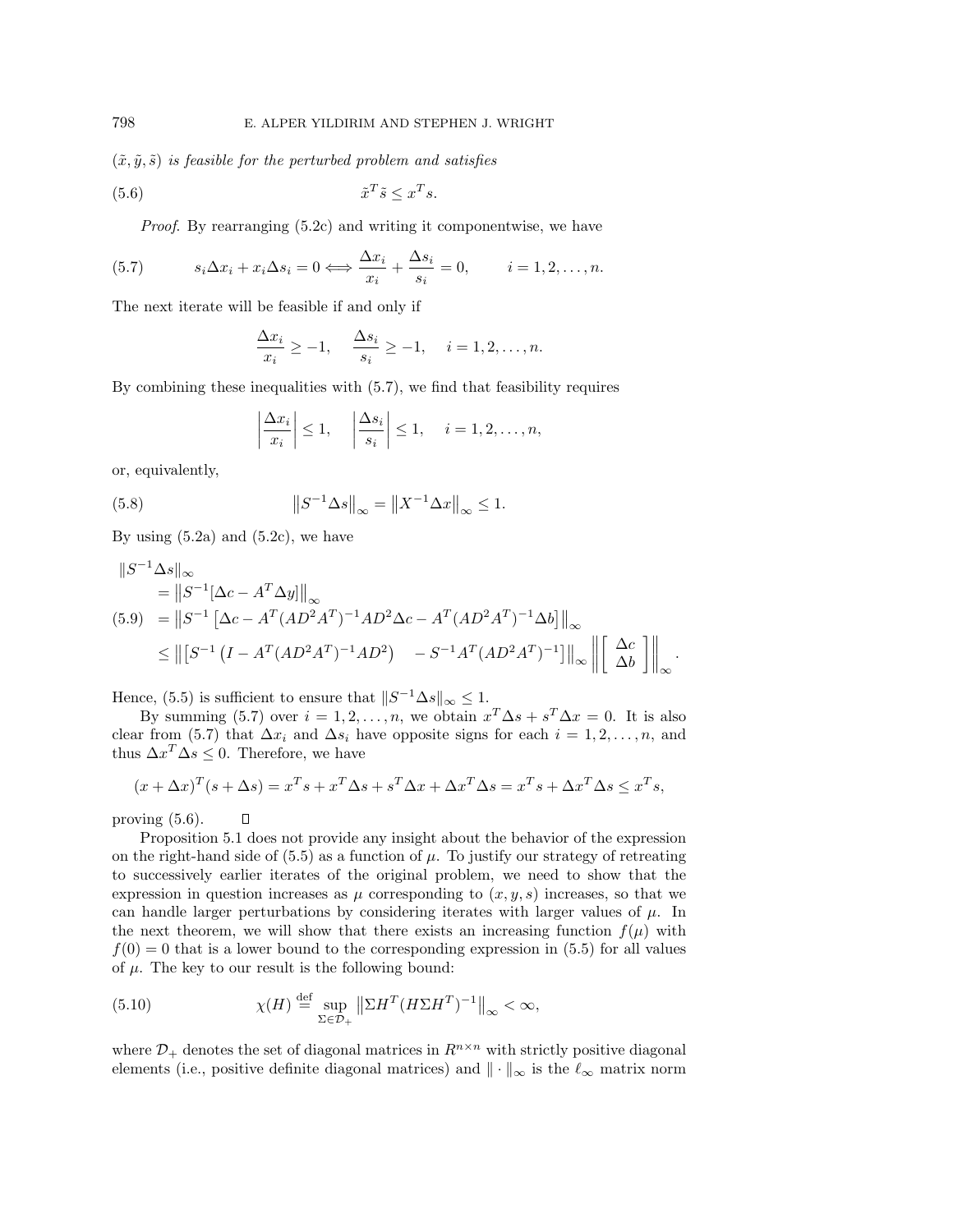defined as the maximum of the sums of the absolute values of the entries in each row. This result, by now well known, was apparently first proved by Dikin [2]. For a survey of the background and applications of this and related results, see Forsgren [3].

THEOREM 5.2. Consider points  $(x, y, s)$  in the neighborhood  $\mathcal{N}_{-\infty}(\gamma_0)$  for the original problem, with  $\gamma_0 \in (0,1)$  and  $\mu = x^T s/n$  as defined in (2.11). Then there exists an increasing function  $f(\mu)$  with  $f(0) = 0$  such that the expression on the right-hand side of (5.5) is bounded below by  $f(\mu)$  for all  $(x, y, s)$  in this neighborhood.

*Proof.* Let  $(x, y, s)$  be a strictly feasible pair of points for the original problem, which lies in  $\mathcal{N}_{-\infty}(\gamma_0)$  for some  $\gamma_0 \in (0,1)$ . From  $(4.27)$  and  $(5.10)$ , we have

$$
||S^{-1}A^{T}(AD^{2}A^{T})^{-1}||_{\infty} = ||S^{-1}D^{-2}D^{2}A^{T}(AD^{2}A^{T})^{-1}||_{\infty}
$$
  
\n
$$
\leq ||X^{-1}||_{\infty} ||D^{2}A^{T}(AD^{2}A^{T})^{-1}||_{\infty}
$$
  
\n(5.11)  
\n
$$
\leq \left(\frac{1}{\mu}\right) \frac{2||d||C(d)}{\gamma_{0}} (C(d) + n\mu/||d||) \chi(A).
$$

The first inequality is simply the matrix norm inequality. Since  $D^2 = XS^{-1}$ , and x and s are strictly feasible,  $D^2$  is a positive definite diagonal matrix, and thus the bound in (5.10) applies.

Similarly, consider the following:

(5.12) 
$$
\|S^{-1} (I - A^T (AD^2 A^T)^{-1} AD^2)\|_{\infty}
$$

$$
= \|S^{-1} D^{-1} (I - DA^T (AD^2 A^T)^{-1} AD) D\|_{\infty}.
$$

Note that  $(I - DA^T (AD^2A^T)^{-1}AD)$  is a projection matrix onto the null space of AD; therefore, its  $\ell_2$ -norm is bounded by 1. Using the elementary matrix norm inequality  $||P||_{\infty} \leq n^{1/2} ||P||_2$  for any  $P \in R^{n \times n}$ , we obtain the following sequence of inequalities:

$$
||S^{-1} (I - A^{T} (AD^{2} A^{T})^{-1} AD^{2})||_{\infty}
$$
  
\n
$$
= ||S^{-1} D^{-1} (I - DA^{T} (AD^{2} A^{T})^{-1} AD)D||_{\infty}
$$
  
\n
$$
\leq ||X^{-1/2} S^{-1/2}||_{\infty} ||I - DA^{T} (AD^{2} A^{T})^{-1} AD||_{\infty} ||X^{1/2} S^{-1/2}||_{\infty}
$$
  
\n
$$
\leq \max_{i=1,2,...,n} \frac{1}{\sqrt{x_{i}s_{i}}} n^{1/2} \max_{i=1,2,...,n} \sqrt{\frac{x_{i}}{s_{i}}}
$$
  
\n
$$
\leq n^{1/2} \frac{1}{\sqrt{\gamma_{0}\mu}} \max_{i=1,2,...,n} \frac{x_{i}}{\sqrt{x_{i}s_{i}}}
$$
  
\n(5.13) 
$$
\leq \left(\frac{1}{\mu}\right) \frac{n^{1/2} C(d)}{\gamma_{0}} (C(d) + n\mu/||d||),
$$

where we used  $D^2 = X S^{-1}$ ,  $x_i s_i \ge \gamma_0 \mu$ , and (2.13).

If we consider the reciprocal of the right-hand side of expression (5.5), we obtain

$$
\begin{split} \left\| \left[ S^{-1} \left( I - A^{T} (A D^{2} A^{T})^{-1} A D^{2} \right) \right] - S^{-1} A^{T} (A D^{2} A^{T})^{-1} \right] \right\|_{\infty} \\ \leq \left\| S^{-1} \left( I - A^{T} (A D^{2} A^{T})^{-1} A D^{2} \right) \right\|_{\infty} + \left\| S^{-1} A^{T} (A D^{2} A^{T})^{-1} \right\|_{\infty} \\ (5.14) \leq & \left( \frac{1}{\mu} \right) \frac{n^{1/2} \mathcal{C}(d)}{\gamma_{0}} \left( \mathcal{C}(d) + \{ n\mu \} \| d \| \right) + \left( \frac{1}{\mu} \right) \frac{2 \| d \| \mathcal{C}(d)}{\gamma_{0}} \left( \mathcal{C}(d) + n\mu / \| d \| \right) \chi(A), \end{split}
$$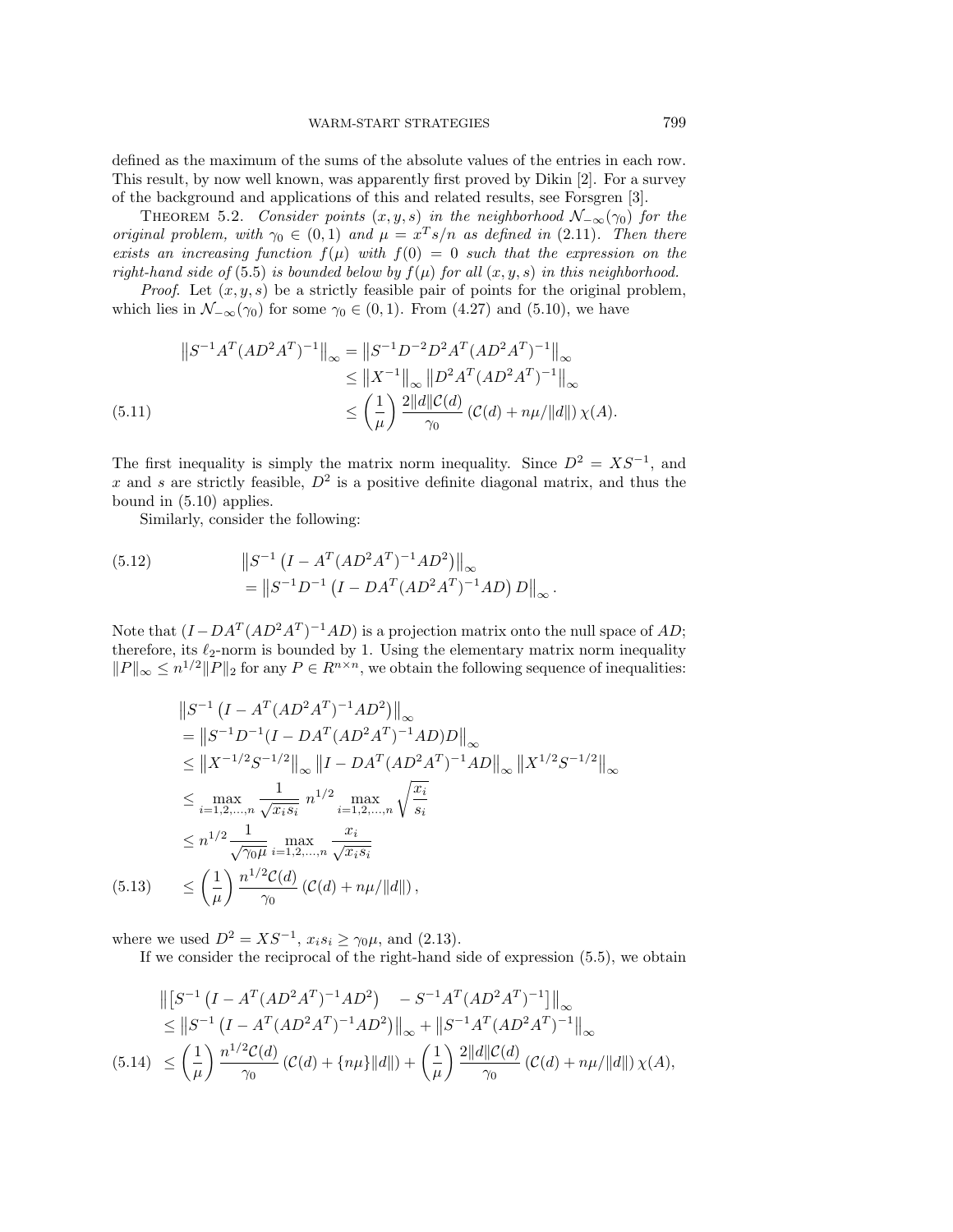which follows from  $(5.11)$  and  $(5.13)$ . Therefore,  $(5.14)$  implies

$$
\frac{1}{\| [S^{-1} (I - A^T (AD^2 A^T)^{-1} AD^2) - S^{-1} A^T (AD^2 A^T)^{-1} ] \|_{\infty}}
$$
\n
$$
\geq f(\mu) \stackrel{\text{def}}{=} \frac{\gamma_0 \mu}{\mathcal{C}(d) (n^{1/2} + 2 \|d\| \chi(A)) [\mathcal{C}(d) + n\mu / \|d\|]}.
$$

It is easy to verify our claims both that f is monotone increasing in  $\mu$  and that  $f(0) = 0.$  $\Box$ 

Note that Proposition 5.1 guarantees only that the point  $(\tilde{x}, \tilde{y}, \tilde{s})$  is feasible for the perturbed problem. To initiate a feasible path-following interior-point method, we need to impose additional conditions to obtain a strictly feasible point for the perturbed problem that lies in some neighborhood of the central path. For example, in the proof, we imposed only the condition  $(\tilde{x}, \tilde{s}) \geq 0$ . Strict positivity of  $\tilde{x}$  and  $\tilde{s}$ could be ensured by imposing the following condition, for some  $\epsilon \in (0,1)$ :

(5.16) 
$$
x_i + \Delta x_i \geq \epsilon x_i, \qquad s_i + \Delta s_i \geq \epsilon s_i \quad \forall \ i = 1, 2, \ldots, n.
$$

Equivalently, we can replace the necessary and sufficient condition  $||S^{-1}\Delta s||_{\infty} \leq 1$  in (5.8) by the condition  $(\epsilon - 1)e \leq S^{-1} \Delta s \leq (1 - \epsilon)e$ , that is,

$$
||S^{-1}\Delta s||_{\infty} \leq 1 - \epsilon,
$$

in the proof of Proposition 5.1. With this requirement, we obtain the following bounds:

(5.17) 
$$
\epsilon x_i \leq \tilde{x}_i \leq (2 - \epsilon)x_i, \qquad \epsilon s_i \leq \tilde{s}_i \leq (2 - \epsilon)s_i.
$$

Note that if  $(\Delta x, \Delta y, \Delta s)$  is the Newton step given by (5.2), then  $\Delta x_i \Delta s_i \leq 0$  for all  $i = 1, 2, \ldots, n$ . First, consider the case  $\Delta x_i \geq 0$ , which implies  $\tilde{x}_i \geq x_i$ . We have from (5.17) that

(5.18) 
$$
\tilde{x}_i \tilde{s}_i \geq x_i \tilde{s}_i \geq \epsilon x_i s_i.
$$

A similar set of inequalities holds for the case  $\Delta s_i \geq 0$ . Thus, if we define  $\tilde{\mu} = \tilde{x}^T \tilde{s}/n$ , we obtain

$$
(5.19) \t\t \tilde{\mu} \ge \epsilon \mu.
$$

Note that by (5.6), we already have  $\tilde{\mu} \leq \mu$ . With this observation, we can relate the neighborhood in which the original iterate  $(x, y, s)$  lies to the one in which the adjusted point  $(\tilde{x}, \tilde{y}, \tilde{s})$  lies.

PROPOSITION 5.3. Let  $(x, y, s)$  be a strictly feasible point for d, and suppose that  $\Delta d = (0, \Delta b, \Delta c)$  and  $\epsilon \in (0, 1)$  are given. Consider the Newton step of Proposition 5.1 and the adjusted point  $(\tilde{x}, \tilde{y}, \tilde{s})$  of (5.4). If

$$
(5.20) \qquad \left\| \begin{bmatrix} \Delta c \\ \Delta b \end{bmatrix} \right\|_{\infty}
$$

$$
\leq \frac{1 - \epsilon}{\left\| [S^{-1}(I - A^{T}(AD^{2}A^{T})^{-1}AD^{2}) - S^{-1}A^{T}(AD^{2}A^{T})^{-1} \right\|_{\infty}},
$$

with D defined in (5.3), then  $(\tilde{x}, \tilde{y}, \tilde{s})$  is strictly feasible for  $d + \Delta d$  with  $\tilde{\mu} \leq \mu$ . Moreover, if  $(x, y, s) \in \mathcal{N}_{-\infty}(\gamma_0)$  for the original problem with  $\gamma_0 \in (0, 1)$ , then  $(\tilde{x}, \tilde{y}, \tilde{s})$ satisfies  $(\tilde{x}, \tilde{y}, \tilde{s}) \in \bar{\mathcal{N}}_{-\infty}(\epsilon \gamma_0)$ .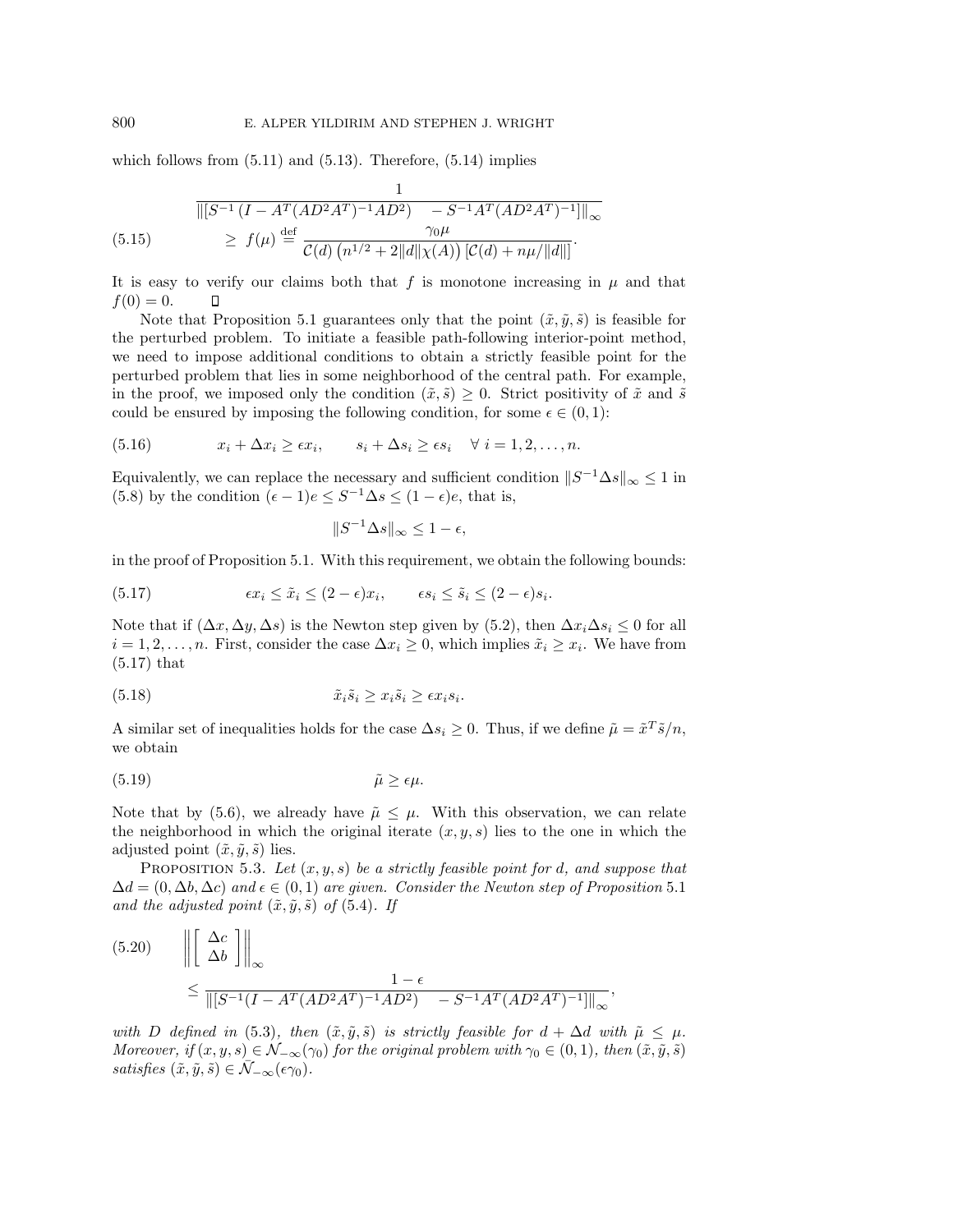Proof. It suffices to prove the final statement of the theorem. If we assume that  $(x, y, s) \in \mathcal{N}_{-\infty}(\gamma_0)$ , then, using (5.18) and (5.6), we have

(5.21) 
$$
\tilde{x}_i \tilde{s}_i \geq \epsilon x_i s_i \geq \epsilon \gamma_0 \mu \geq \epsilon \gamma_0 \tilde{\mu},
$$

which implies that  $(\tilde{x}, \tilde{y}, \tilde{s}) \in \overline{\mathcal{N}}_{-\infty}(\epsilon \gamma_0)$ , as required.

We now have all the tools to be able to prove results like those of section 4. Suppose that the iterates of the original problem lie in a wide neighborhood with parameter  $\gamma_0$ . For convenience we define

 $\Box$ 

(5.22) 
$$
\|\Delta d\|_{\infty} \stackrel{\text{def}}{=} \left\| \left[ \begin{array}{c} \Delta b \\ \Delta c \end{array} \right] \right\|_{\infty} = \max(\|\Delta b\|_{\infty}, \|\Delta c\|_{\infty}).
$$

We also define the relative perturbation measure  $\delta_d$  as follows:

$$
\delta_d \stackrel{\text{def}}{=} \frac{\|\Delta d\|_{\infty}}{\|d\|}.
$$

Note from  $(4.7)$  and  $(4.9)$  that

$$
\delta_d = \max\left(\frac{\|\Delta b\|_{\infty}}{\|d\|}, \frac{\|\Delta c\|_{\infty}}{\|d\|}\right) \le \max(\delta_b, \delta_c) \le \delta_{bc}.
$$

Hence, it is easy to compare results such as Proposition 5.4 below, which obtain a lower bound on  $\mu$  in terms of  $\delta_d$ , to similar results in preceding sections.

Note that Theorem 5.2 provides a lower bound  $f(\mu)$  on the term on the righthand side of  $(5.5)$ . Therefore, combining this result with Proposition 5.3, we conclude that a sufficient condition for the perturbation  $\Delta d$  to satisfy (5.20) is that  $\|\Delta d\|_{\infty}$  is bounded above by the lower bound (5.15) multiplied by  $(1 - \epsilon)$ , that is,

$$
\|\Delta d\|_{\infty} \le \frac{(1-\epsilon)\gamma_0\mu}{\mathcal{C}(d) \left(n^{1/2} + 2\|d\|\chi(A)\right) \left(\mathcal{C}(d) + n\mu/\|d\|\right)}
$$

,

which by rearrangement yields

(5.24) 
$$
\mu \ge \frac{C(d)^2 \|\Delta d\|_{\infty} (n^{1/2} + 2||d||\chi(A))}{(1 - \epsilon)\gamma_0 - nC(d)||\Delta d||_{\infty} (n^{1/2} + 2||d||\chi(A))/||d||},
$$

provided that the denominator of this expression is positive. To ensure the latter condition, we impose the following bound on  $\delta_d$ :

(5.25) 
$$
\delta_d = \frac{\|\Delta d\|_{\infty}}{\|d\|} < \frac{(1-\epsilon)\gamma_0}{n\mathcal{C}(d)(n^{1/2}+2\|d\|\chi(A))}.
$$

Indeed, when this bound is not satisfied, the perturbation may be so large that the adjusted point  $(\tilde{x}, \tilde{y}, \tilde{s})$  may not be feasible for  $d + \Delta d$  no matter how large we choose  $\mu$  for the original iterate  $(x, y, s)$ .

We now state and prove a result like Proposition 4.3 that gives a condition on  $\|\Delta d\|_{\infty}$  and  $\mu$  sufficient to ensure that the adjusted point  $(\tilde{x}, \tilde{y}, \tilde{s})$  lies within a wide neighborhood of the central path for the perturbed problem.

PROPOSITION 5.4. Let  $\gamma$  and  $\gamma_0$  be given with  $0 < \gamma < \gamma_0 < 1$ , and suppose that  $\xi$  satisfies  $\xi \in (0, \gamma_0 - \gamma)$ . Assume that  $\delta_d$  satisfies

(5.26) 
$$
\delta_d \leq \frac{\gamma_0 - \gamma - \xi}{nC(d)(n^{1/2} + 2||d||\chi(A))}.
$$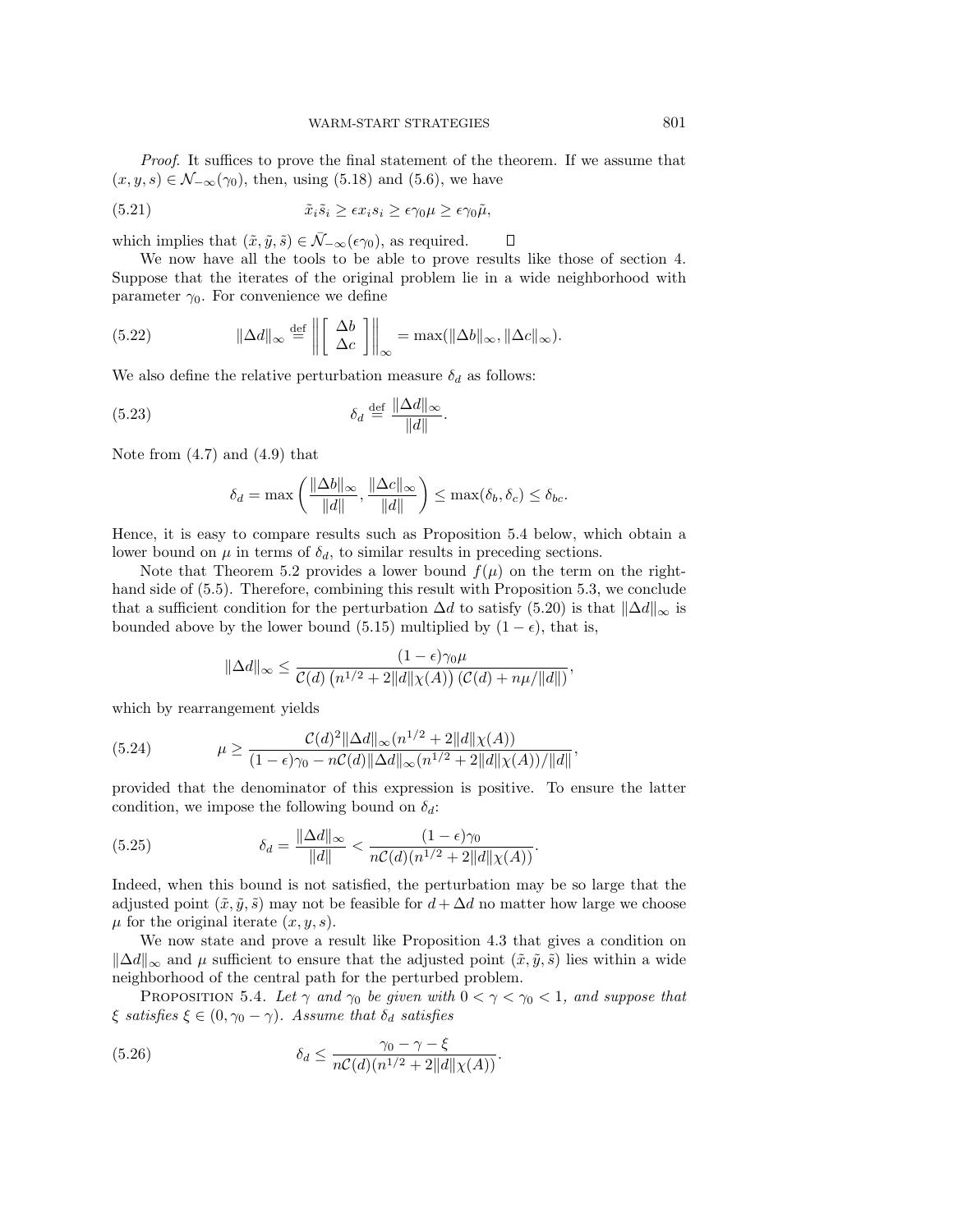Suppose that  $(x, y, s) \in \mathcal{N}_{-\infty}(\gamma_0)$  for the original problem, and let  $(\tilde{x}, \tilde{y}, \tilde{s})$  be as defined in  $(5.4)$ . Then if

(5.27) 
$$
\mu \ge \frac{\|d\|}{\xi} C(d)^2 \delta_d \left( n^{1/2} + 2\|d\|\chi(A) \right) \stackrel{\text{def}}{=} \mu_5^*,
$$

we have  $(\tilde{x}, \tilde{y}, \tilde{s}) \in \bar{\mathcal{N}}_{-\infty}(\gamma)$ .

*Proof.* Setting  $\epsilon = \gamma/\gamma_0$ , we note that (5.26) satisfies condition (5.25), and so the Newton step adjustment yields a strictly feasible point for the perturbed problem. By the argument preceding the proposition, (5.24) gives a condition sufficient for the resulting iterate to lie in  $\bar{\mathcal{N}}_{-\infty}(\gamma)$  by Proposition 5.3 since  $\gamma = \epsilon \gamma_0$  by the hypothesis. However,  $(5.26)$  implies that the denominator of  $(5.24)$  is bounded below by  $\xi$ ; hence,  $(5.24)$  is implied by  $(5.27)$ , as required.  $\Box$ 

The usual argument can now be used to show that a long-step path-following method requires

(5.28) 
$$
\mathcal{O}\left(n \log \left(\frac{1}{\epsilon} \mathcal{C}(d)^2 \delta_d \left(n^{1/2} + ||d|| \chi(A)\right)\right)\right) \text{ iterations}
$$

to converge from the warm-start point to a point that satisfies (3.9).

**5.2. Perturbations in** *A***.** In this section, we also allow perturbations in A (i.e., we let  $\Delta d = (\Delta A, \Delta b, \Delta c)$  and propose a Newton step correction strategy to recover warm-start points for the perturbed problem from the iterates of the original problem.

The underlying idea is the same as that in section 5.1. Given a strictly feasible iterate  $(x, y, s) \in \mathcal{N}_{-\infty}(\gamma_0)$  for the original problem, we apply Newton's method to recover a feasible point for the perturbed problem by keeping the pairwise products  $x_i s_i$  fixed. As in section 4.3, we impose an upper bound on  $\mu$  that excludes values of  $\mu$  that are not likely to yield an adjusted starting point with significantly better complexity than a cold-start strategy. In particular, we assume that  $\mu$  satisfies (4.32) for some  $\zeta > 1$ . Let

$$
\bar{A} \stackrel{\text{def}}{=} A + \Delta A.
$$

Given a feasible iterate  $(x, y, s)$  for the original problem, the Newton step correction is then given by the solution to

(5.30) 
$$
\bar{A}^T \Delta y = \Delta b - \Delta Ax, \n\bar{A}^T \Delta y + \Delta s = \Delta c - \Delta A^T y, \nS \Delta x + X \Delta s = 0.
$$

Under the assumption that  $\tilde{A}$  has full row rank, the solution to (5.30) is then given by

(5.31a) 
$$
\Delta y = (\bar{A}D^2\bar{A}^T)^{-1}(\bar{A}D^2(\Delta c - \Delta A^T y) + \Delta b - \Delta Ax),
$$

(5.31b) 
$$
\Delta s = \Delta c - \Delta A^T y - \bar{A}^T \Delta y,
$$

$$
(5.31c) \t\t \Delta x = -S^{-1}X\Delta s,
$$

where  $D^2 = S^{-1}X$  as in (5.3).

By a similar argument, a necessary and sufficient condition to have strictly feasible iterates for the perturbed problem is

(5.32) 
$$
||S^{-1}\Delta s||_{\infty} \leq 1 - \epsilon \quad \text{for some } \epsilon \in (0,1).
$$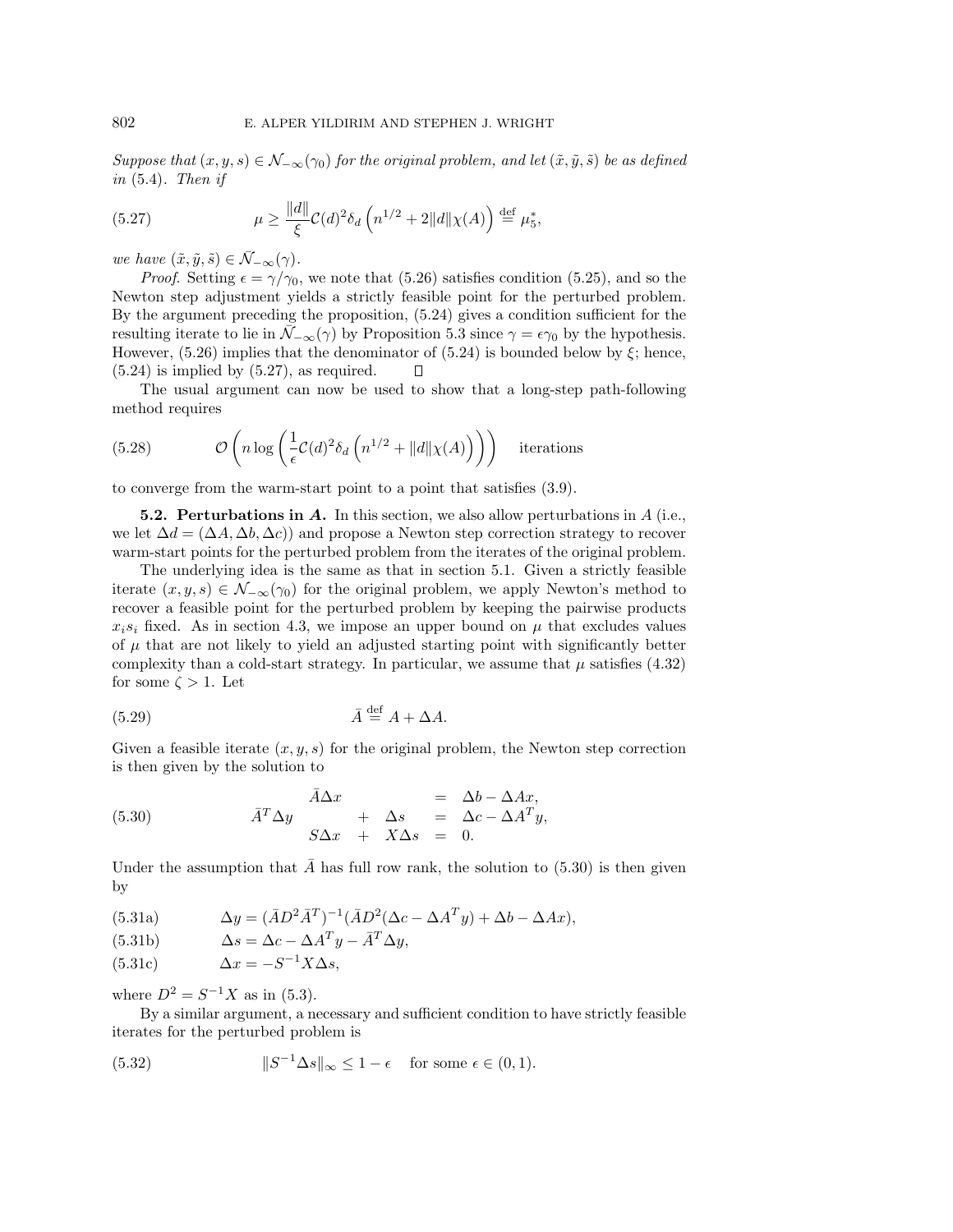By Proposition 5.3, the duality gap of the resulting iterate will also be smaller than that of the original iterate. We will modify the analysis in section 5 to incorporate the perturbation in  $A$  and will refer to the previous analysis without repeating the propositions.

Using (5.31), we get

$$
S^{-1}\Delta s = S^{-1}(I - \bar{A}^T(\bar{A}D^2\bar{A}^T)^{-1}\bar{A}D^2)(\Delta c - \Delta A^T y) - S^{-1}\bar{A}^T(\bar{A}D^2\bar{A}^T)^{-1}(\Delta b - \Delta Ax).
$$

Therefore,  $||S^{-1}\Delta s||_{\infty}$  is bounded above by

$$
\left\| \left[ S^{-1} (I - \bar{A}^T (\bar{A} D^2 \bar{A}^T)^{-1} \bar{A} D^2) - S^{-1} \bar{A}^T (\bar{A} D^2 \bar{A}^T)^{-1} \right] \right\|_{\infty} \left\| \left[ \begin{array}{c} \Delta c - \Delta A^T y \\ \Delta b - \Delta A x \end{array} \right] \right\|_{\infty}.
$$

By Theorem 5.2, the first term in this expression is bounded above by  $1/\bar{f}(\mu)$ , where  $\bar{f}(\mu)$  is obtained from  $f(\mu)$  in (5.15) by replacing  $\chi(A)$  by  $\chi(\bar{A})$ . For the second term, we extend the definition in  $(5.22)$  to account for the perturbations in A as follows,

(5.33) 
$$
\|\Delta d\|_{\infty} \stackrel{\text{def}}{=} \max(\|\Delta b\|_{\infty}, \|\Delta c\|_{\infty}, \|\Delta A\|_{\infty}, \|\Delta A^T\|_{\infty}),
$$

and continue to define  $\delta_d$  as in (5.23). We obtain that

$$
\begin{aligned}\n\left\| \begin{bmatrix}\n\Delta c - \Delta A^T y \\
\Delta b - \Delta Ax\n\end{bmatrix} \right\|_{\infty} \\
\leq \max \{ \|\Delta c\|_{\infty} + \|\Delta A^T\|_{\infty} \|y\|_{\infty}, \|\Delta b\|_{\infty} + \|\Delta A\|_{\infty} \|x\|_{\infty} \} \\
\leq \max \{ \|\Delta d\|_{\infty} (1 + \|y\|_{\infty}), \|\Delta d\|_{\infty} (1 + \|x\|_{\infty}) \} \\
\leq \|\Delta d\|_{\infty} (1 + \zeta C(d)^2)\n\end{aligned}
$$
\n(5.34)

where we used (5.33), (4.33),  $\zeta > 1$ , and  $\mathcal{C}(d) \geq 1$  to derive the inequalities. By combining the two upper bounds we obtain

$$
(5.35) \quad ||S^{-1}\Delta s||_{\infty} \le \left(\frac{1}{\mu}\right) \frac{1}{\gamma_0} 2\zeta \mathcal{C}(d)^3 \left(n^{1/2} + 2||d||\chi(\bar{A})\right) \left(\mathcal{C}(d) + n\mu/||d||\right) ||\Delta d||_{\infty}.
$$

Therefore, a sufficient condition to ensure (5.32) is obtained by requiring the upper bound in (5.35) to be less than  $1 - \epsilon$ . Rearranging the resulting inequality yields a lower bound on  $\mu$ ,

(5.36) 
$$
\mu \ge \frac{2\zeta C(d)^4 \left(n^{1/2} + 2\|d\|\chi(\bar{A})\right) \|\Delta d\|_{\infty}}{\gamma_0 (1 - \epsilon) - 2\zeta n C(d)^3 \left(n^{1/2} + 2\|d\|\chi(\bar{A})\right) \|\Delta d\|_{\infty}/\|d\|},
$$

provided that the denominator is positive, which is ensured by the condition

(5.37) 
$$
\delta_d = \frac{\|\Delta d\|_{\infty}}{\|d\|} < \frac{\gamma_0 (1 - \epsilon)}{2\zeta n C(d)^3 \left(n^{1/2} + 2\|d\|\chi(\bar{A})\right)}.
$$

The proof of the following result is similar to that of Proposition 5.4.

PROPOSITION 5.5. Let  $\gamma$  and  $\gamma_0$  be given with  $0 < \gamma < \gamma_0 < 1$ , and suppose that  $\xi$  satisfies  $\xi \in (0, \gamma_0 - \gamma)$ . Assume that  $\Delta d$  satisfies

(5.38) 
$$
\delta_d \leq \frac{\gamma_0 - \gamma - \xi}{2\zeta n C(d)^3 (n^{1/2} + 2||d||\chi(\bar{A}))}.
$$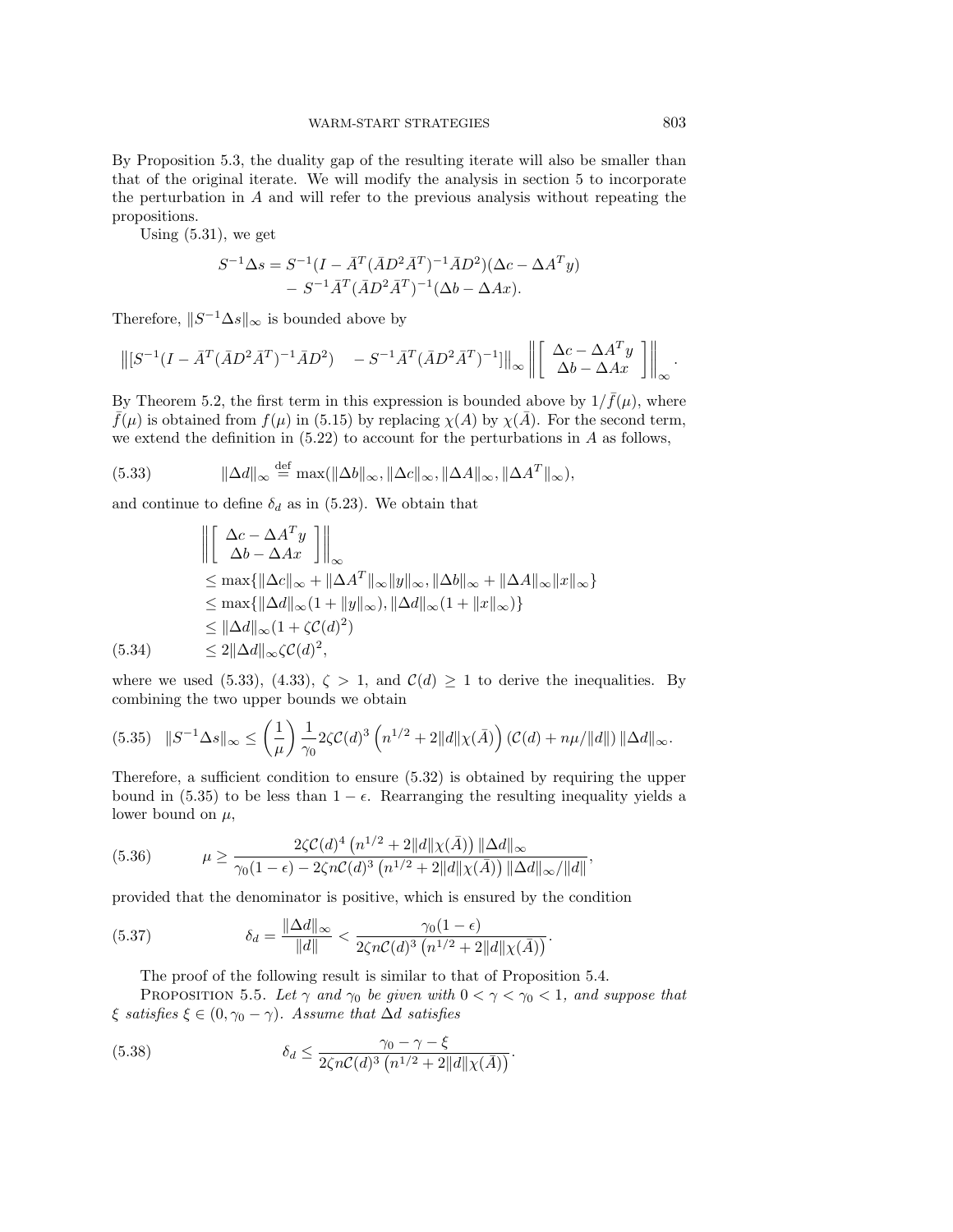Suppose that  $(x, y, s) \in \mathcal{N}_{-\infty}(\gamma_0)$  and that  $(\tilde{x}, \tilde{y}, \tilde{s})$  is the adjusted point defined in (5.4). Then we have  $(\tilde{x}, \tilde{y}, \tilde{s}) \in \tilde{\mathcal{N}}_{-\infty}(\gamma)$ , provided that

(5.39) 
$$
\mu \ge \frac{\|d\|}{\xi} 2\zeta C(d)^4 \delta_d \left( n^{1/2} + 2\|d\|\chi(\bar{A}) \right) \stackrel{\text{def}}{=} \mu_{6}^*.
$$

The usual argument can be used again to show that a long-step path-following method requires

(5.40) 
$$
\mathcal{O}\left(n\log\left(\frac{1}{\epsilon}\mathcal{C}(d)^4\delta_d\left(n^{1/2} + \|d\|\chi(\bar{A})\right)\right)\right) \text{ iterations}
$$

to converge from the warm-start point to a point that satisfies (3.9).

**6. Comparison of the strategies.** Here we comment on the relationship between the Newton step correction strategy of section 5, the least-squares correction strategy of section 4, and a weighted least-squares approach described below. In particular, we discuss the effects of weighting in different situations and show that the strategies of sections 4 and 5 jointly retain all the benefits of the weighted least-squares strategy. The weighted least-squares strategy is discussed in section 6.1, relationships between the strategies in various circumstances are discussed in section 6.2, and some numerical results are presented in section 6.3.

**6.1. Weighted least-squares strategy.** When the data perturbations are confined to the vectors b and c, we can define  $n \times n$  positive diagonal matrices  $\Sigma$  and  $\Lambda$ and solve the following variants on the subproblems (4.2):

(6.1a) 
$$
\min \| \Sigma \Delta x \| \quad \text{s.t. } A \Delta x = \Delta b,
$$

(6.1b) 
$$
\min \| \Lambda \Delta s \| \quad \text{s.t. } A^T \Delta y + \Delta s = \Delta c.
$$

The solutions are as follows:

(6.2a) 
$$
\Delta x_{\Sigma} = \Sigma^{-2} A^T (A \Sigma^{-2} A^T)^{-1} \Delta b,
$$

(6.2b) 
$$
\Delta y_{\Lambda} = (A\Lambda^2 A^T)^{-1} A\Lambda^2 \Delta c,
$$

(6.2c) 
$$
\Delta s_{\Lambda} = (I - A^T (A \Lambda^2 A^T)^{-1} A \Lambda^2) \Delta c.
$$

When  $\Sigma = \Lambda = I$ , we recover the least-squares solutions (4.4). Alternative scalings include the following:

(6.3) 
$$
\Sigma = X^{-1}, \quad \Lambda = S^{-1}
$$

and

(6.4) 
$$
\Sigma = D^{-1} = X^{-1/2} S^{1/2}, \quad \Lambda = D = X^{1/2} S^{-1/2}.
$$

The second scaling is of particular interest, as a comparison of (6.2) with the substitutions (6.4) yields corrections quite similar to (5.2). The difference arises from the fact that the Newton step contains an additional condition that couples  $\Delta x$  and  $\Delta s$ ; namely,  $X\Delta s + S\Delta x = 0$ . If the perturbation is confined to b (that is,  $\Delta c = 0$ ), then the correction in  $x$  given by the Newton step scheme (5.2) is the same as the one obtained from  $(6.2a)$  with  $\Sigma$  as defined in  $(6.4)$ . In this case, the Newton step correction reduces to a weighted least-squares correction.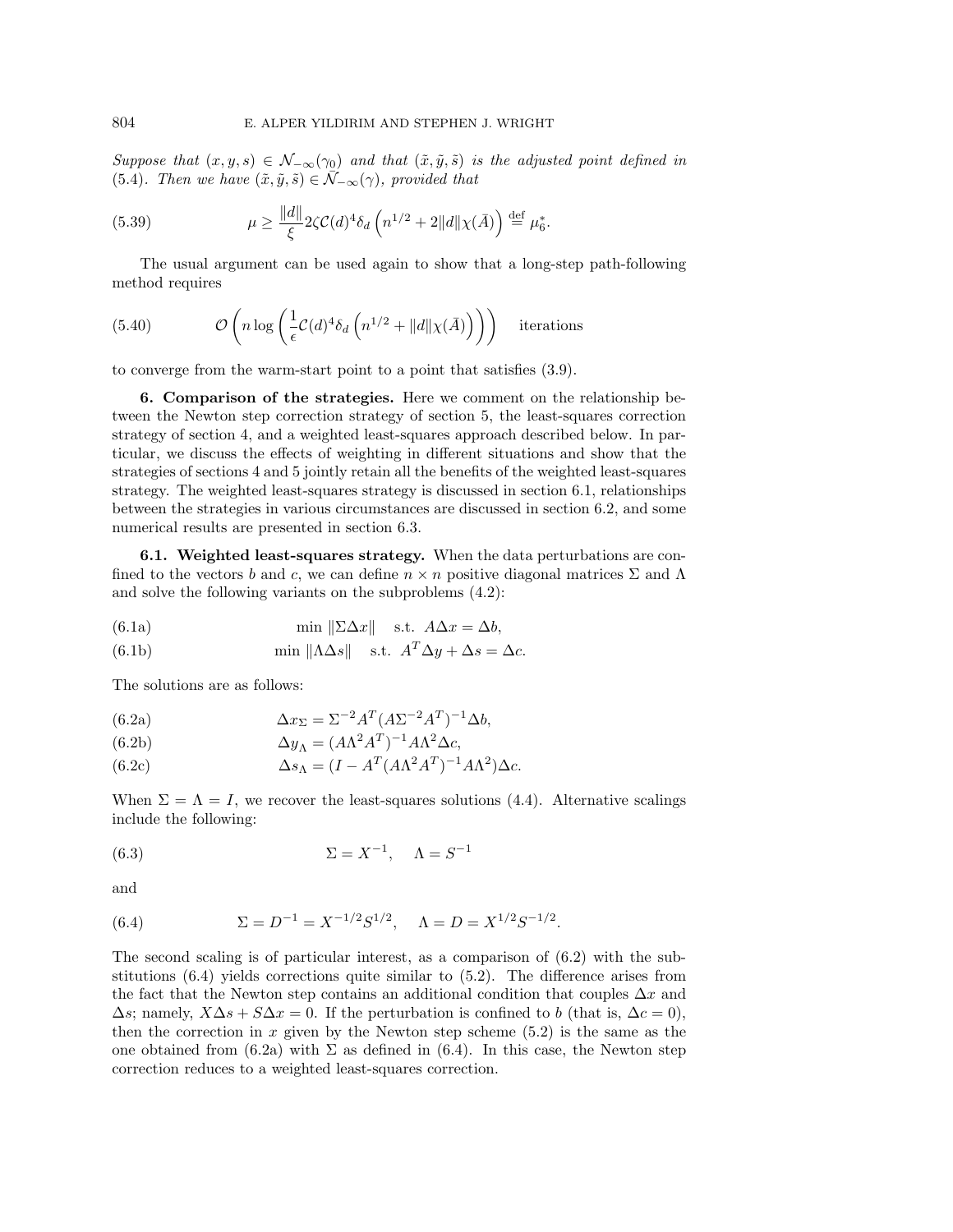In fact, Mitchell and Todd [9] use a similar weighted least-squares strategy in a column-generation framework. Assuming that  $\tilde{x}$  is feasible for problem (P), a new column a is introduced so that  $(\tilde{x}, 0)$  is feasible for the new problem. Then, in order to obtain a strictly feasible point to restart the interior-point algorithm, a step is taken in the direction given by  $(d, 1)$ , where d solves (6.1a) with  $\Sigma = X^{-1}$  and  $\Delta b = -a$ . The reader is also referred to [7] and the references therein for consideration of other directions.

The weighted least-squares approach suffers some disadvantages relative to the approaches of sections 4 and 5. When the weighting matrices  $\Sigma$  and  $\Lambda$  depend on x and s, the solutions (6.2) must be computed afresh for each candidate initial point, whereas for unweighted least-squares, a single solution suffices (4.4). Unlike the Newton step, the weighted least-squares approach does not guarantee a smaller value of  $\mu$  than at the initial point.

**6.2. Relating the strategies.** We now focus on the primal correction  $\Delta x$  obtained from the least-squares, weighted least-squares, and Newton step strategies. In deciding how to choose  $\Delta x$ , we need to recover primal feasibility while ensuring that our choice of  $\Delta x$  does not unnecessarily compromise the positivity of x. The strategy of section 4 minimizes the norm  $\|\Delta x\|$ , while in section 5 our analysis of the Newton step strategy used the quantity  $||\overline{X}^{-1}\Delta x||_{\infty}$  (and its dual counterpart) to bound the size of the perturbations that could be corrected by this strategy. The weighted least-squares approach in which we aim to minimize  $||X^{-1}\Delta x||$  explicitly is a natural alternative to both these strategies. We now discuss this strategy in the case in which the perturbation is confined to b, that is,  $\Delta c = 0$  and  $\Delta A = 0$ .

Suppose we partition A as  $[B \ N]$ , where B represents the "basic" columns for the original problem—the columns i such that  $x_i^* > 0$  for some solution  $x^*$  of problem (P). Consider first the case in which  $\Delta b$  does not lie in the range of B. Since A is assumed to have full row rank, there exist  $v_B$  and  $v_N \neq 0$  such that

$$
(6.5) \t\t Bv_B + Nv_N = \Delta b.
$$

From (6.2a), we have

$$
\Delta x = \Sigma^{-2} A^T w, \quad \text{where} \quad A \Sigma^{-2} A^T w = \Delta b = B v_B + N v_N.
$$

It follows that

$$
B\Sigma_B^{-2}B^Tw + N\Sigma_N^{-2}N^Tw = Bv_B + Nv_N,
$$

where  $\Sigma_B$  and  $\Sigma_N$  are the appropriate partitions of  $\Sigma$ . Since  $\Delta b$  does not lie in the range space of B, we have  $\|\Delta x_N\| = \|\Sigma_N^{-2} N^T w\| \ge \alpha$  for some  $\alpha > 0$ . If  $\Sigma$  is defined as in (6.3), we have from  $||x_N|| = O(\mu)$  that

$$
||X_N^{-1} \Delta x_N|| \ge \frac{\alpha}{\max(x_N)_i} \ge \frac{\bar{\alpha}}{\mu}
$$

for some constant  $\bar{\alpha} > 0$ . A similar result applies when we choose the scaling as in (6.4), and thus the Newton step strategy will also yield a large value of  $||X_N^{-1}\Delta x_N||$ under these circumstances. Clearly the unweighted least-squares strategy ( $\Sigma = I$ ) also will yield a correction  $\Delta x_N$  with  $\|\Delta x_N\| \geq \alpha$ , so in this case too we may have to back off to a much earlier iterate of the interior-point method for the original problem before the correction strategy yields a feasible starting point. The point here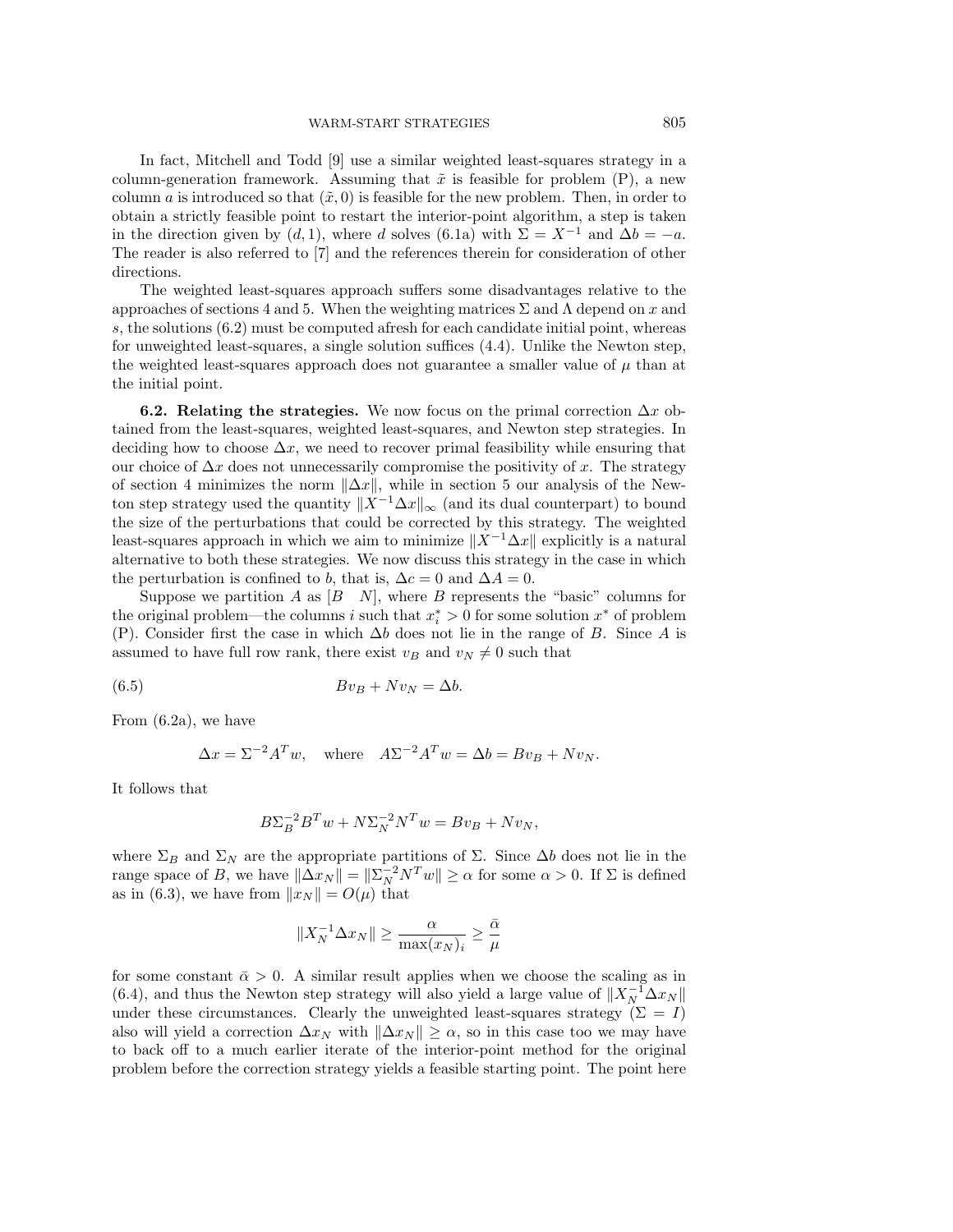is that, even though we are minimizing  $||X^{-1}\Delta x||$  explicitly in the weighted strategy, we cannot expect  $\Delta x_N$  to be appreciably smaller than in the other strategies when  $\Delta b$  does not lie in the range of B.

If  $\Delta b$  does lie in the range space of B, then there are two cases. First, consider the case in which  $B$  has full column rank. The analysis of Yildirum and Todd  $[17]$  can be modified to show that the weighted least-squares correction using  $\Sigma = X^{-1}$  converges to  $(v^T, 0)^T$  as  $\mu$  tends to 0, where v is the (unique) vector such that  $Bv = \Delta b$ . In [17], it is shown that the strategy of section 5 also converges to  $(v^T, 0)^T$  as  $\mu \downarrow 0$ , so that the Newton step strategy gives asymptotically the same results as the weighted least-squares strategy in this case. Second, if B does not have full column rank, then it is shown in [17] that the Newton step strategy yields a correction  $\Delta x$  for which  $||X^{-1}\Delta x||$  is well-behaved, in the sense that it remains bounded asymptotically as  $\mu$ tends to 0. The analysis in [17] is based on a technical lemma (Lemma 5.1) which holds for the Newton step but does not necessarily hold for the weighted least-squares correction with  $\Sigma = X^{-1}$ . Hence, when  $\Delta b$  lies in the range space of B, it appears that the Newton step correction behaves at least as well as the weighted least-squares strategy that uses the scaling  $\Sigma = X^{-1}$ , at least asymptotically as  $\mu \downarrow 0$ .

Let us examine further the case in which B has full column rank and  $\Delta b$  is in the range space of B, but the perturbation is not necessarily small. In the notation of  $(6.5)$ , we have that there exists a unique vector  $v_B$  such that

$$
(6.6) \t Bv_B = \Delta b.
$$

If an interior-point method has been used to solve the original problem, and if we are close to the solution obtained with such a method, then the basic components (those contained in the subvector  $x_B$ ) will be bounded away from zero, while the components of  $x_N$  will have size  $O(\mu)$ . By setting  $v = (v_B^T, 0)^T$ , we note that  $Av = Bv_B = \Delta b$ , so that v is feasible in both  $(4.2a)$  and  $(6.1a)$ . In fact, we would expect v to be near-optimal in (6.1a) because it would yield an objective of size  $O(\Vert \Delta b \Vert)$ , and both weighting schemes (6.3) and (6.4) discourage solutions in which  $\Delta x_N$  is appreciably different from zero. As discussed above, we would also expect  $v$  to be near-optimal for the Newton step strategy. The plain least-squares strategy, on the other hand, does not discriminate between  $B$  and  $N$  components and may give a solution in which  $\Delta x_N$  is not especially small.

If it happens that  $x+v \geq 0$ , then  $x+v$  will lie very close to a primal solution of the perturbed problem whenever  $x$  lies near a solution of the original problem. Hence, we would expect the weighted least-squares strategy to perform very well from an initial point that is an advanced iterate for the original problem, provided that the perturbation  $\Delta b$  can be accommodated without a change of basis. The plain leastsquares method will usually perform less well, because it will be necessary to choose an initial point from the iterates for the original problem with an appreciably larger value of  $\mu$ , to ensure that  $x_N + \Delta x_N$  is nonnegative. In general, we would expect to need a  $\mu$  that is bounded below by a multiple of  $\|\Delta b\|$  in the plain least-squares strategy, whereas much smaller values of  $\mu$  may be permissible in the other two strategies.

In the more interesting case in which the perturbation is large enough to force a change of basis, it is not at all clear that the weighted least-squares and Newton step strategies retain their advantage over plain least-squares. To be specific, if we do not have  $x_B + \Delta x_B \geq 0$ , it will be necessary to back up to an initial point in which the components of  $x_N$  are large enough to allow some of the perturbation to be absorbed by the  $\Delta x_N$  components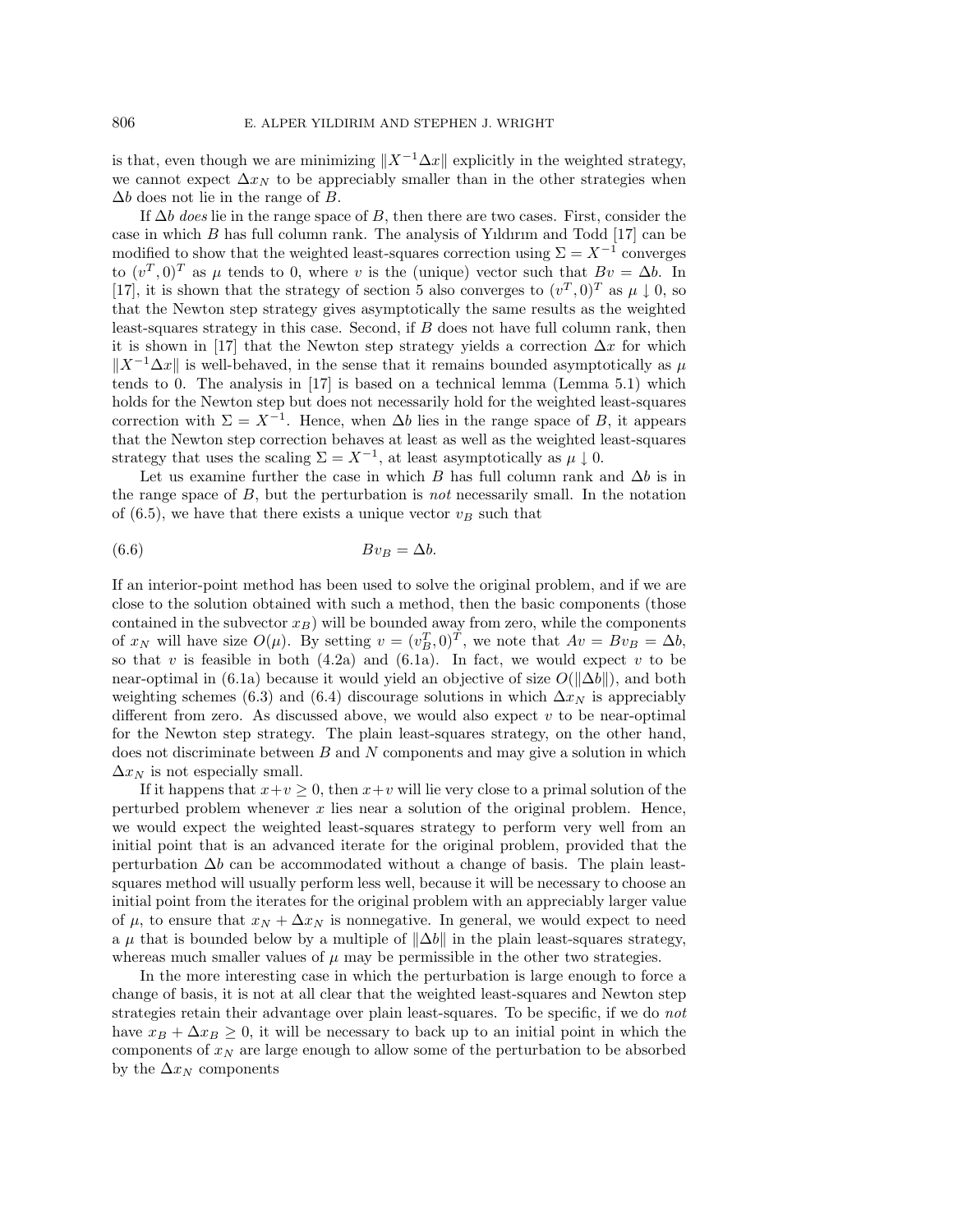The need for backing up sufficiently far along the central path can also be motivated with reference to the dual problem (D) and to the geometry of the central path. When the perturbation is large enough to change the basis, the dual solution will usually change to a different vertex of its feasible polytope. Consequently, the central paths  $P$  (see  $(2.7)$ ) for the original and perturbed problems (and therefore the neighborhoods  $\mathcal{N}_2$  and  $\bar{\mathcal{N}}_{2}$ , and  $\mathcal{N}_{-\infty}$  and  $\bar{\mathcal{N}}_{-\infty}$ ) diverge significantly as  $\mu \downarrow 0$ . For large  $\mu$ , however, the paths and neighborhood are quite similar for the original and perturbed problems. We need to choose  $\mu$  sufficiently large that the neighborhoods are broad enough, and have a wide enough overlap, to ensure that the adjusted point  $(x + \Delta x, y + \Delta y, s + \Delta s)$  lies inside the appropriate neighborhood for the perturbed problem.

We conclude that in the case of a perturbation to  $b$ , the strategies of sections  $4$ and 5 capture the potential advantages of using a weighted least-squares correction. Similar arguments can be made for the dual-only scaling, due to the symmetry between the primal and the dual problems.

**6.3. Numerical results.** We illustrate the remarks of the previous subsection—particularly the remarks about the relative performance of the strategies when the primal perturbation is and is not large enough to force a change of basis—with the following simple problem in  $R^2$ :

(6.7) 
$$
\min x_1 + x_2 \ \text{s.t.} \ x_1 - x_2 = \epsilon, \ \ x \ge 0,
$$

where  $\epsilon > 0$  is a constant. We set  $\epsilon = 10^{-2}$  throughout this section. This problem is well-conditioned (a large perturbation to the data is needed to make it infeasible) and has solution  $x = (\epsilon, 0)^T$ . Its dual is

$$
\max \epsilon y \text{ s.t. } \begin{bmatrix} 1 \\ -1 \end{bmatrix} y + s = \begin{bmatrix} 1 \\ 1 \end{bmatrix}, \ s \ge 0.
$$

Since  $\epsilon > 0$ , the dual solution is  $s^* = (0, 2)^T$ ,  $y^* = 1$ . It is easy to show that the central path defined by (2.6) is as follows:

(6.8a) 
$$
x(\mu) = \left(\frac{\mu+\epsilon}{2} + \frac{1}{2}\sqrt{\epsilon^2 + \mu^2}, \frac{\mu-\epsilon}{2} + \frac{1}{2}\sqrt{\epsilon^2 + \mu^2}\right)^T,
$$

(6.8b) 
$$
s_1(\mu) = \frac{\mu}{x_1(\mu)}, \qquad s_2(\mu) = \frac{\mu}{x_2(\mu)}, \qquad y(\mu) = 1 - s_1(\mu).
$$

Note that for  $\mu \gg \epsilon$  we have that

(6.9) 
$$
x(\mu) \approx (\mu, \mu)^T, \qquad s(\mu) = (1, 1)^T, \qquad y(\mu) \approx 0.
$$

We plot  $(x(\mu), y(\mu), s(\mu))$  for various values of  $\mu$  in Table 6.1.

We consider perturbations to the right-hand side  $\epsilon$  of the equality constraint in (6.7); namely,  $\Delta b = \beta$ . For  $\beta > -\epsilon$ , the solution of the perturbed primal can be attained without a change of basis. The solution of the perturbed primal becomes  $x = (\epsilon + \beta, 0)^T$ , while the solution of the dual remains unchanged. For  $\beta < -\epsilon$ , however, the solution of the perturbed primal becomes  $x = (0, -(\beta + \epsilon))^T$ , while the solution of the dual becomes  $s^* = (2,0)^T$ ,  $y^* = 1$ . Even for the latter case, we still have for  $\mu \gg -(\beta + \epsilon)$  that the limits (6.9) hold, indicating that central paths for the original and perturbed problems are quite similar for larger values of  $\mu$ .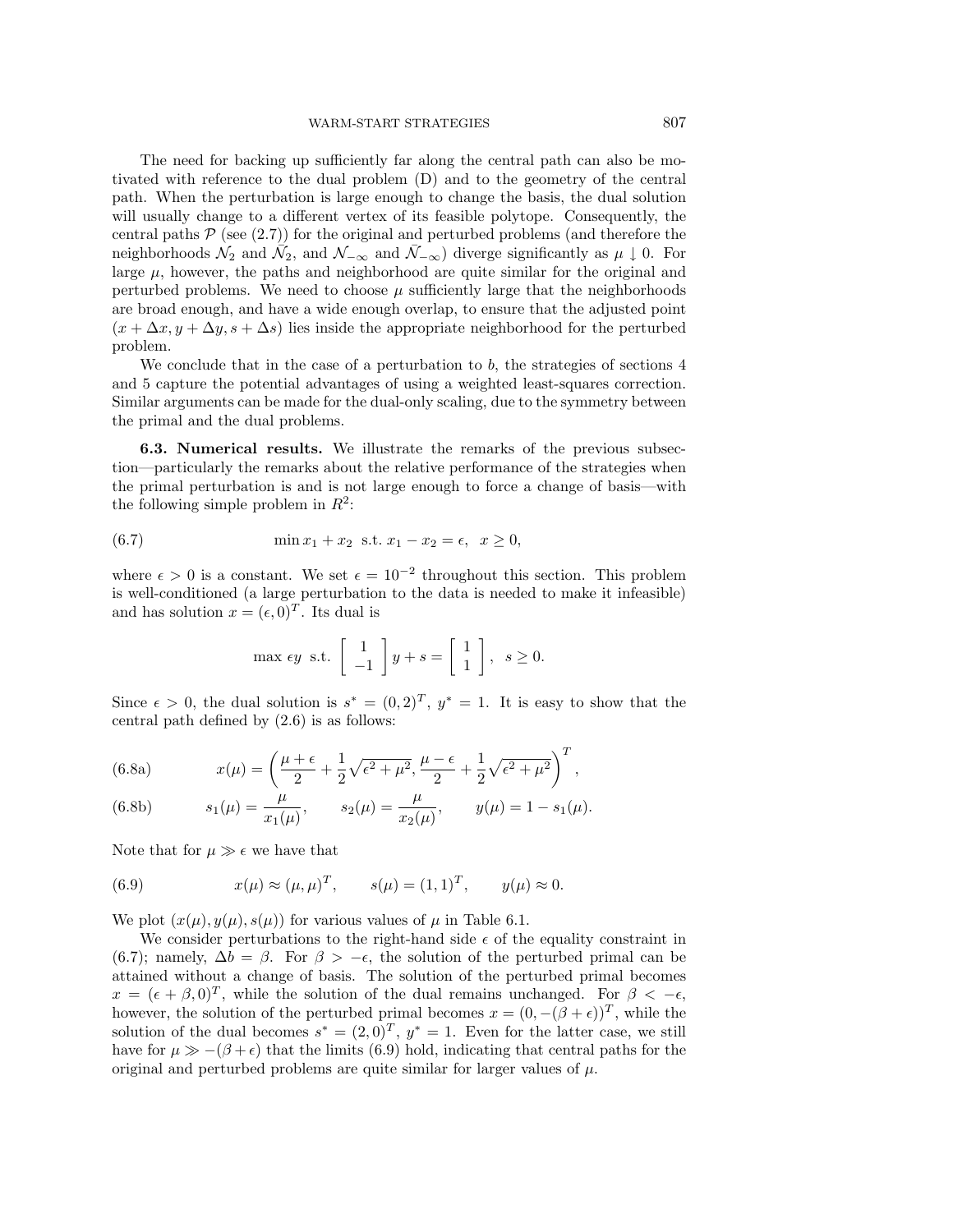Table 6.1 Central path points for (6.7), with  $\epsilon = 10^{-2}$ .

| $\mu$   | $\boldsymbol{x}$   | y.       |                   |
|---------|--------------------|----------|-------------------|
| $1.e-5$ | $(1.0e-2,5.0e-6)$  | 1.0e0    | $(1.0e-3, 2.0e0)$ |
| $1.e-4$ | $(1.0e-2, 5.0e-5)$ | $9.9e-1$ | $(1.0e-2, 2.0e0)$ |
| $1.e-3$ | $(1.1e-2, 5.2e-4)$ | $9.0e-1$ | $(9.5e-2, 1.9e0)$ |
| 5.e-3   | $(1.3e-2, 3.1e-3)$ | $6.2e-1$ | $(3.8e-1, 1.6e0)$ |
| $1.e-2$ | $(1.7e-2, 7.1e-3)$ | $4.1e-1$ | $(5.9e-1, 1.4e0)$ |
| $2.e-2$ | $(2.6e-2, 1.6e-2)$ | $2.4e-1$ | $(7.6e-1, 1.2e0)$ |
| $1.e-1$ | $(1.1e-1, 9.5e-2)$ | $5.0e-2$ | $(9.5e-1, 1.0e0)$ |
| $5.e-1$ | $(5.1e-1, 5.0e-1)$ | $1.0e-2$ | $(9.9e-1, 1.0e0)$ |

By solving (4.4), we find that the plain least-squares adjustment is

$$
\Delta x_{LS} = (\beta/2, -\beta/2), \qquad \Delta y_{LS} = 0, \qquad \Delta s_{LS} = 0
$$

(independently of x). By substituting  $(6.3)$  into  $(6.2)$ , we obtain the following weighted least-squares adjustments:

$$
\Delta x_{WLS} = \frac{\beta}{x_1^2 + x_2^2} \begin{bmatrix} x_1^2 \\ -x_2^2 \end{bmatrix}, \qquad \Delta y_{WLS} = 0, \qquad \Delta s_{WLS} = 0.
$$

Finally, we obtain the Newton step adjustment by substituting (6.4) into (6.2):

$$
\Delta x_{NS} = \frac{\beta}{\left(\frac{x_1}{s_1} + \frac{x_2}{s_2}\right)} \left[\begin{array}{c} x_1/s_1\\ -x_2/s_2 \end{array}\right], \quad \Delta s_{NS} = -X^{-1}S\Delta x_{NS}, \quad A^T \Delta y_{NS} + \Delta s_{NS} = 0.
$$

The primal corrections  $\Delta x_{WLS}$  and  $\Delta x_{NS}$  coincide when  $(x, y, s)$  is on the central path, confirming our previous observation regarding the asymptotic coincidence. The dual correction is of course different for the two strategies.

In Tables 6.2, 6.3, and 6.4 we indicate the effects of the plain least-squares, weighted least-squares, and Newton step adjustments for perturbations  $\beta = -0.1\epsilon$ ,  $\beta = -\epsilon$ , and  $\beta = -10\epsilon$ , respectively. We tabulate the following quantities against a selection of values of  $\mu$ :

- The values of  $\mu$  obtained after each of the adjustment strategies, that is,  $\mu(x + \Delta x, s + \Delta s) = (x + \Delta x)^T (s + \Delta s)/2$ , provided that all components of  $(x + \Delta x, s + \Delta s)$  are positive. If not, we enter "-".
- The centrality indicators  $(x + \Delta x)(s + \Delta s)/\mu(x + \Delta x, s + \Delta s), i = 1, 2$ . If any components of  $(x + \Delta x, s + \Delta s)$  are nonpositive, we enter "-".

A good starting point for the perturbed problem is one for which the centrality indicators are not too far from 1 in all components (all greater than  $10^{-1}$ , say), while the value of  $\mu(x + \Delta x, s + \Delta s)$  is as small as possible.

In Table 6.2, the perturbation is small enough that a basis change is not needed and, as expected, the weighted least-squares and Newton adjustments perform well. Even when the central path point with  $\mu = 10^{-5}$  is used as the basis for adjustment, well-centered starting points with small duality gaps are obtained from both strategies. The plain least-squares approach does not give particularly good adjusted points when applied at the central path points with  $\mu = 10^{-5}$  or  $\mu = 10^{-4}$ , but becomes comparable for higher values of  $\mu$  (that is, when the initial point is taken to be slightly further back along the central path).

In Table 6.3, where the perturbation is large enough to make the problem degenerate, the performances of the plain and weighted least-squares adjustment strategies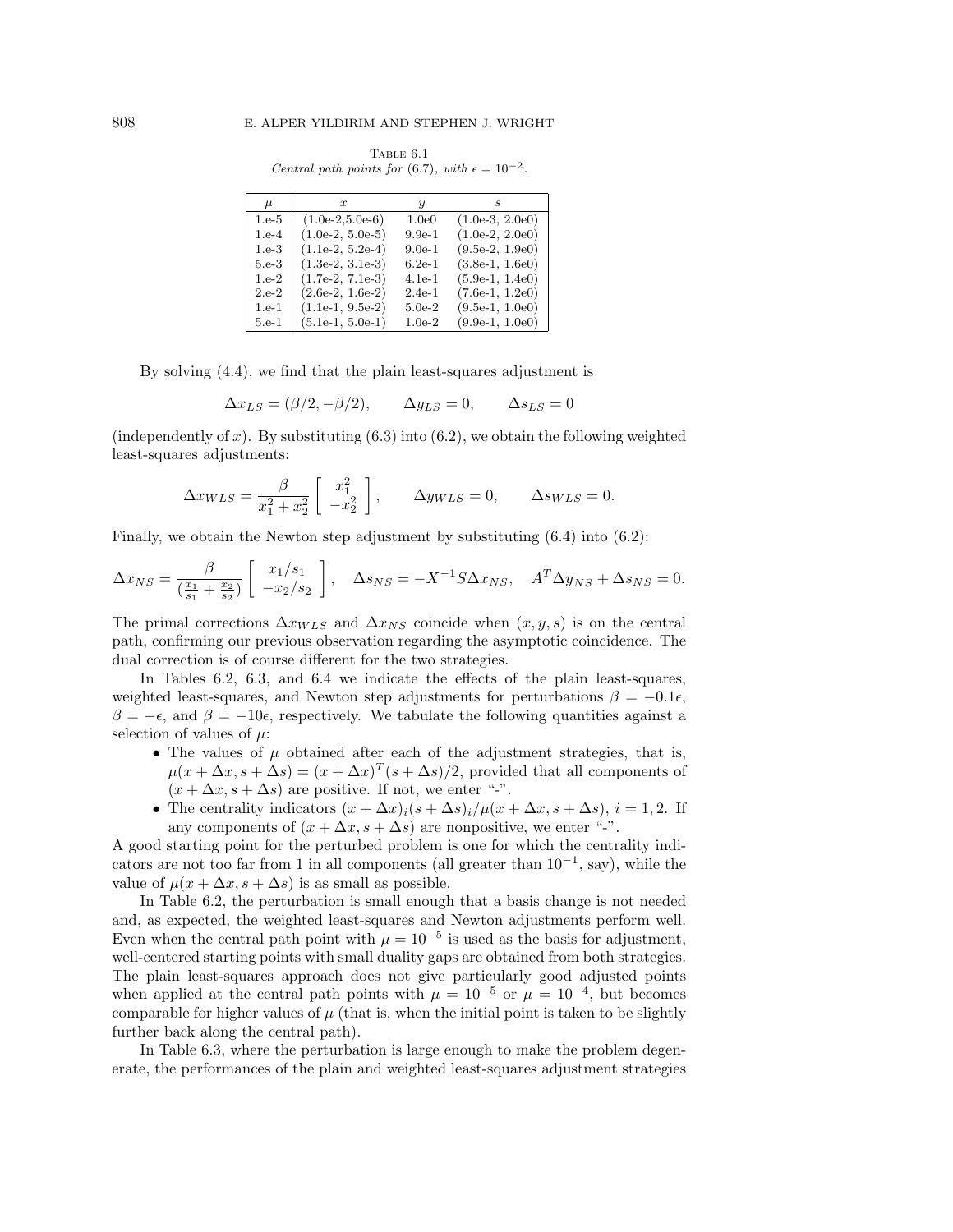TABLE  $6.2$ Centrality of adjusted points for various  $\mu$ , with  $\epsilon = 10^{-2}$  and  $\beta = -10^{-3}$ .

| $\mu$   | $\mu_{LS}$ | Centrality        | $\mu_{WLS}$ | Centrality        | $\mu_{NS}$ | Centrality        |
|---------|------------|-------------------|-------------|-------------------|------------|-------------------|
| $1.e-5$ | $5.1e-4$   | $(1.9e-2, 2.0e0)$ | $9.5e-6$    | $(9.5e-1, 1.1e0)$ | $1.0e-5$   | $(9.9e-1, 1.0e0)$ |
| $1.e-4$ | $6.0e-4$   | $(1.6e-1, 1.8e0)$ | $9.5e-5$    | $(9.5e-1, 1.1e0)$ | $1.0e-4$   | (1.0e0, 1.0e0)    |
| $1.e-3$ | $1.5e-3$   | $(6.6e-1, 1.3e0)$ | $9.5e-4$    | $(9.5e-1, 1.1e0)$ | $1.0e-3$   | (1.0e0, 1.0e0)    |
| $5.e-3$ | $5.3e-3$   | $(9.1e-1, 1.1e0)$ | $4.9e-3$    | $(9.5e-1, 1.0e0)$ | $5.0e-3$   | (1.0e0, 1.0e0)    |
| $1.e-2$ | $1.0e-2$   | $(9.5e-1, 1.0e0)$ | $9.9e-3$    | $(9.6e-1, 1.0e0)$ | $1.0e-2$   | (1.0e0, 1.0e0)    |
| $2.e-2$ | $2.0e-2$   | $(9.8e-1, 1.0e0)$ | $2.0e-2$    | $(9.8e-1, 1.0e0)$ | $2.0e-2$   | (1.0e0, 1.0e0)    |
| $1.e-1$ | $1.0e-1$   | (1.0e0, 1.0e0)    | $1.0e-1$    | (1.0e0, 1.0e0)    | $1.0e-1$   | (1.0e0, 1.0e0)    |
| $5.e-1$ | $5.0e-1$   | (1.0e0, 1.0e0)    | $5.0e-1$    | (1.0e0, 1.0e0)    | $5.0e-1$   | (1.0e0, 1.0e0)    |

TABLE  $6.3$ Centrality of adjusted points for various  $\mu$ , with  $\epsilon = 10^{-2}$  and  $\beta = -10^{-2}$ .

| $\mu$   | $\mu_{LS}$ | Centrality        | $\mu_{WLS}$ | Centrality        | $\mu_N$  | Centrality        |
|---------|------------|-------------------|-------------|-------------------|----------|-------------------|
| $1.e-5$ | $5.0e-3$   | $(1.0e-3, 2.0e0)$ | $5.0e-6$    | $(1.0e-3, 2.0e0)$ | $5.0e-6$ | $(2.0e-3, 2.0e0)$ |
| $1.e-4$ | $5.1e-3$   | $(1.0e-2, 2.0e0)$ | $5.0e-5$    | $(1.0e-2, 2.0e0)$ | $5.0e-5$ | $(2.0e-2, 2.0e0)$ |
| $1.e-3$ | $5.5e-3$   | $(9.5e-2, 1.9e0)$ | $5.5e-4$    | $(9.5e-2, 1.9e0)$ | $5.5e-4$ | $(1.9e-1, 1.8e0)$ |
| $5.e-3$ | $8.1e-3$   | $(3.8e-1, 1.6e0)$ | $3.6e-3$    | $(3.8e-1, 1.6e0)$ | $3.6e-3$ | $(6.6e-1, 1.3e0)$ |
| $1.e-2$ | $1.2e-2$   | $(5.9e-1, 1.4e0)$ | 8.5e-3      | $(5.9e-1, 1.4e0)$ | $8.5e-3$ | $(8.8e-1, 1.1e0)$ |
| $2.e-2$ | $2.1e-2$   | $(7.6e-1, 1.2e0)$ | $1.9e-2$    | $(7.6e-1, 1.2e0)$ | $1.9e-2$ | $(9.8e-1, 1.0e0)$ |
| $1.e-1$ | $1.0e-1$   | $(9.5e-1, 1.0e0)$ | $1.0e-1$    | $(9.5e-1, 1.0e0)$ | $9.8e-2$ | (1.0e0, 1.0e0)    |
| $5.e-1$ | $5.0e-1$   | $(9.9e-1, 1.0e0)$ | $5.0e-1$    | $(9.9e-1, 1.0e0)$ | $5.0e-1$ | (1.0e0, 1.0e0)    |

TABLE  $6.4$ Centrality of adjusted points for various  $\mu$ , with  $\epsilon = 10^{-2}$  and  $\beta = -10^{-1}$ .

| $\mu$   | $\mu_{LS}$ | Centrality        | $\mu_{WLS}$ | Centrality        | $\mu_N$  | Centrality        |
|---------|------------|-------------------|-------------|-------------------|----------|-------------------|
| $1.e-5$ |            |                   |             |                   |          |                   |
| $1.e-4$ |            |                   |             |                   |          |                   |
| $1.e-3$ |            |                   |             |                   |          |                   |
| $5.e-3$ |            |                   |             |                   |          |                   |
| $1.e-2$ |            |                   |             |                   |          |                   |
| $2.e-2$ |            |                   |             |                   |          |                   |
| $1.e-1$ | $1.0e-1$   | $(5.1e-1, 1.5e0)$ | $9.8e-2$    | $(4.9e-1, 1.5e0)$ | $7.5e-2$ | $(9.7e-1, 1.0e0)$ |
| $5.e-1$ | $5.0e-1$   | $(9.0e-1, 1.1e0)$ | $5.0e-1$    | $(9.0e-1, 1.1e0)$ | $5.0e-1$ | (1.0e0, 1.0e0)    |

are similar. For both strategies, we need to adjust from a central path point with value around  $\mu = 10^{-3}$  or  $\mu = 5 \times 10^{-3}$  to obtain a well-centered starting point for the perturbed problem. The Newton step correction strategy yields adjusted points that are better centered, but again we need to use the central path point with  $\mu = 10^{-3}$ to obtain a reasonably adjusted point.

In Table 6.4, the perturbation is large enough to force a change of basis, and we see that all approaches behave in a similar fashion. To obtain a starting point that is well centered, we need to choose a central path point from the original problem with a duality gap of  $\mu = 10^{-1}$ .

**7. Conclusions.** We have described two schemes by which the iterates of an interior-point method applied to an LP instance can be adjusted to obtain starting points for a perturbed instance. We have derived worst-case estimates for the number of iterations required to obtain convergence from these warm starting points. These